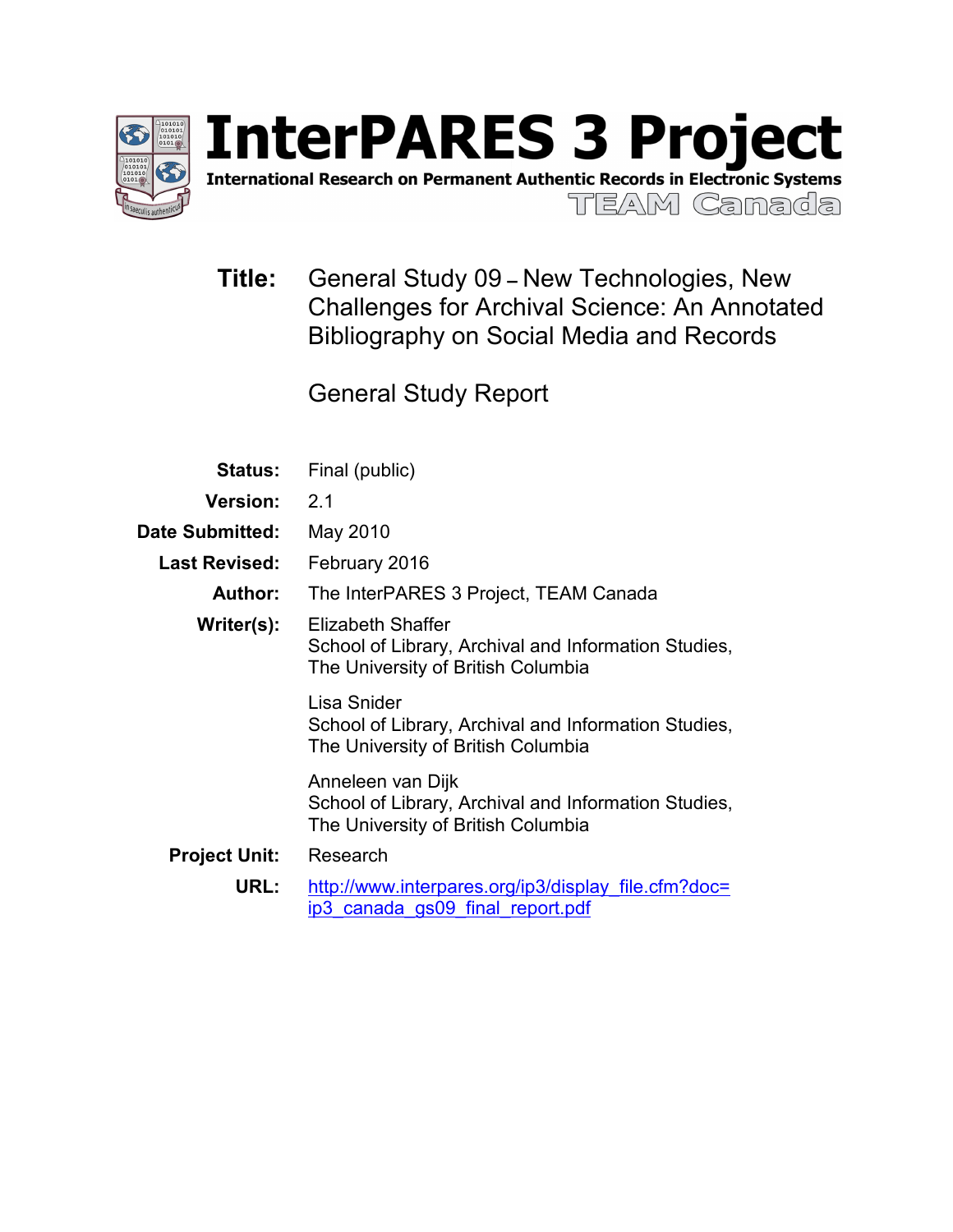# **Document Control**

| Version history |                  |                                          |                                                                        |  |  |
|-----------------|------------------|------------------------------------------|------------------------------------------------------------------------|--|--|
| Version         | Date             | $\mathbf{B}\mathbf{y}$                   | Version notes                                                          |  |  |
| 1.0             | 2010-05-21       | E. Shaffer,<br>L. Snider,<br>A. van Dijk | Discussion draft prepared for TEAM Canada<br>Plenary Workshop 06.      |  |  |
| 1.1             | 2010-05-23       | R. Preston                               | Minor content and copy edits.                                          |  |  |
| 1.2             | 2010-09-24       | A. van Dijk                              | Rearranged citations and created headings. Minor<br>grammatical edits. |  |  |
| 1.3             | $2010 - 11 - 14$ | E. Shaffer                               | Added content and edited layout and copy.                              |  |  |
| 2.0             | 2012-03-01       | E. Shaffer                               | First draft final.                                                     |  |  |
| 2.1             | 2016-02-17       | R. Preston                               | Final content and copy edits for public version.                       |  |  |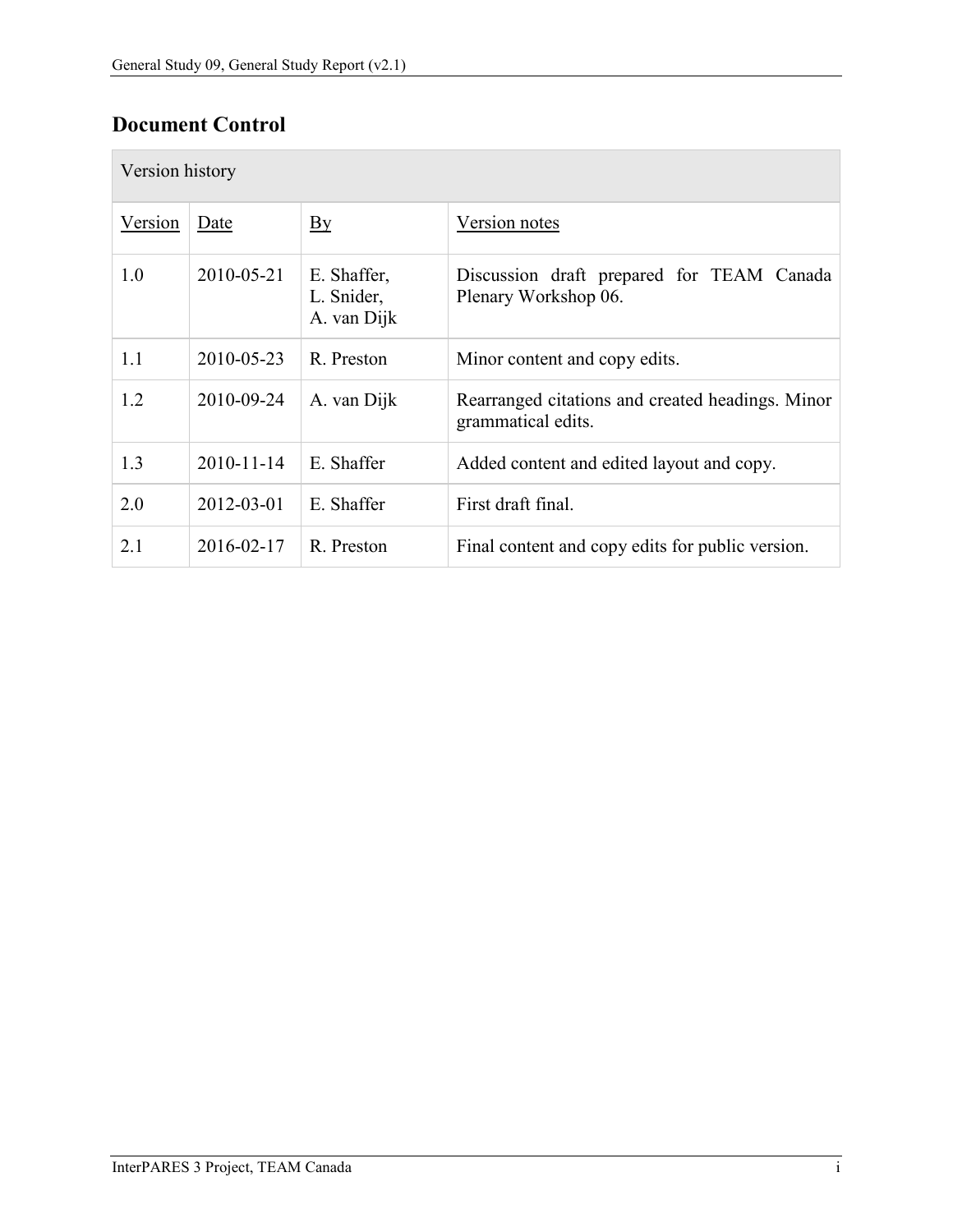# **Table of Contents**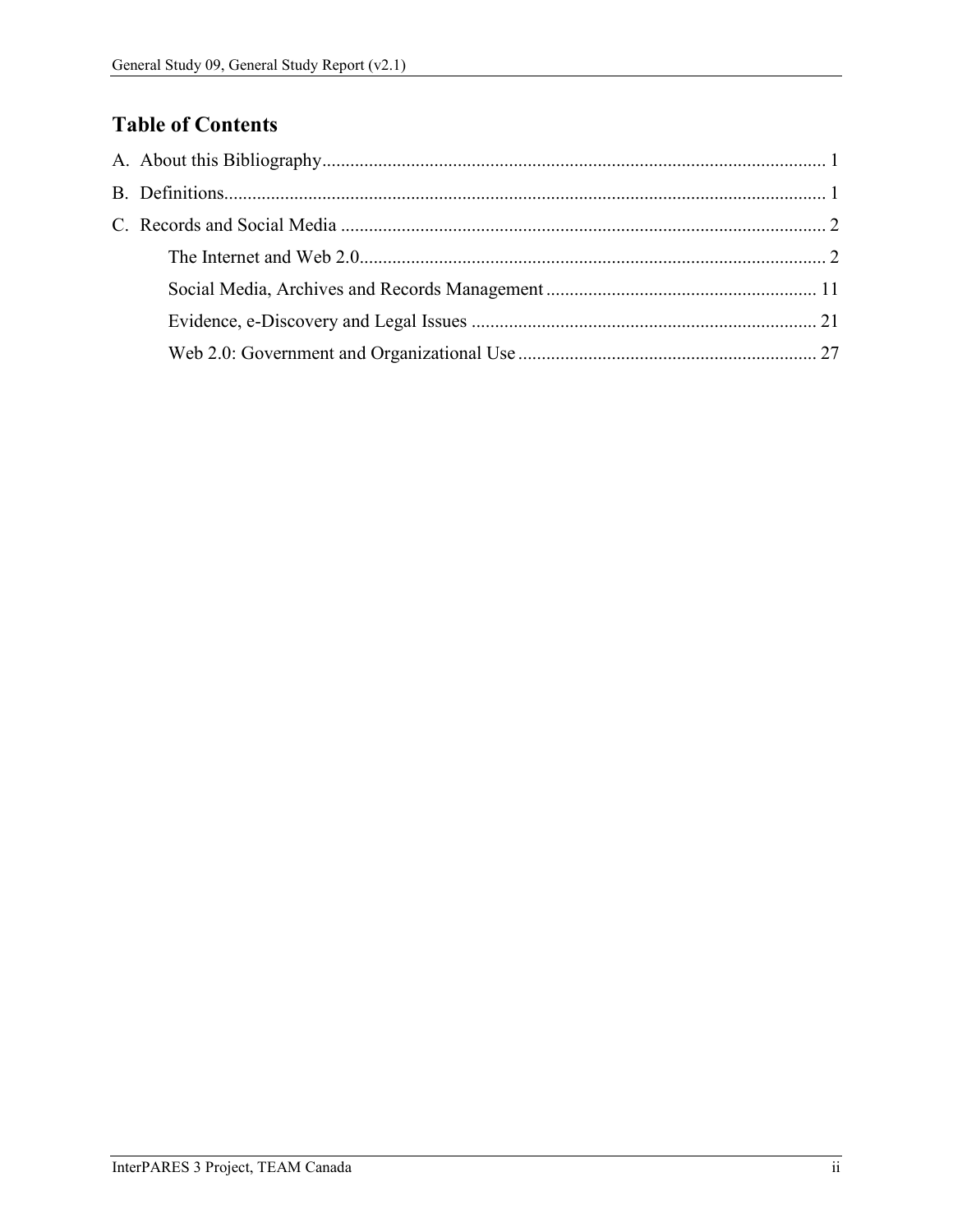# **General Study Report**

# <span id="page-3-0"></span>**A. About this Bibliography**

The purpose of this bibliography is to illustrate the resources read in an examination of the issues around social media and records. The intent is to provide a context to understand the technologies, examine the current state of these technologies as they relate to social media and the issues that arise when records are created and stored using these technologies.

This bibliography explores the current literature about the Internet, Web 2.0 and social media/networking. It examines definitions, the shift in culture that Web 2.0 has brought about and the way individuals and organizations have begun to utilize social media as a means of creation, communication and dissemination.

The academic literature on social media use and issues examined from an archival and records management perspective was identified through a search of the Library, Information Science and Technology, Library and Information Science, and Google Scholar databases. Additional literature in this area, which includes professional literature and government reports, was gathered from references on a number of listservs (including the Records Management and ERECS listservs), publications that address Web 2.0, and the popular press. The articles and books found were reviewed for their relevancy to the topic, the scope and context of the research undertaken and the expertise and authority of their authors.

# <span id="page-3-1"></span>**B. Definitions**

The lexicon of social media is still in its infancy and continuously growing and evolving. It is necessary to note that there is still no full consensus amongst users and developers of these technologies on which terms to use and what each of these terms means. Additionally, terms such as Web 2.0 and social media are used interchangeably within the literature without clear acceptance across disciplines. The following definitions will be used for the purposes of this bibliography.

<span id="page-3-2"></span>Social networking systems are defined as web based services that utilize social software, allowing users to create profiles, interact, and share and communicate information. Social media is defined as "a group of Internet-based applications that build on the ideological and technological foundations of Web 2.0, and that allow the creation and exchange of user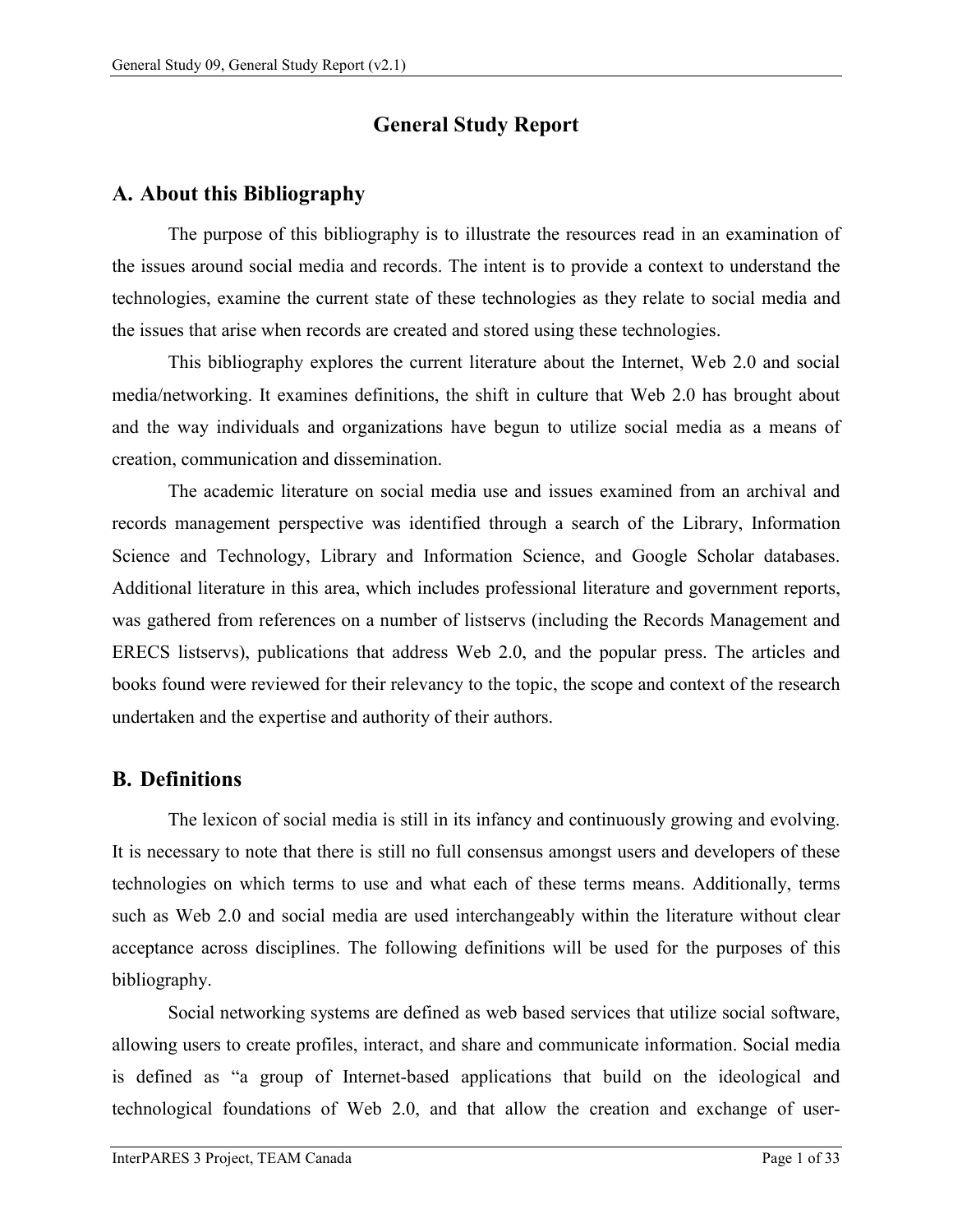generated content."<sup>[1](#page-3-2)</sup> Web 2.0 is commonly associated with the Internet as an integrated and dynamic service platform that is highly interactive and facilitates content generated by interconnected user communities utilizing Web applications that allow interoperability, collaboration and information sharing.

# <span id="page-4-0"></span>**C. Records and Social Media**

This section is divided into four sub-sections: The Internet and Web 2.0; Social Media, Archives and Records Management; Evidence, e-Discovery and Legal Issues; and Web 2.0: Government and Organizational Use. The sub-section Internet and Web 2.0 includes readings that examine the shift in the Web from a passive entity to an interactive platform and the functions this new platform affords for individuals and organizations. These readings explore the nature of Web 2.0 and define the social media technologies that are frequently utilized within a variety of environments, including academia, business and government. The sub-section Social Media, Archives and Records Management includes readings which explore the issues of records in social media environments and the challenges and issues these new technologies present for archivists and records managers. The sub-section Evidence, e-Discovery and Legal Issues includes readings that focus on a sampling of the literature that has been written by lawyers and other legal professionals on the implications of records creation and storage in social media environments and the challenges social media content poses to e-Discovery. Finally, the subsection Web 2.0: Government and Organizational Use includes readings on the use of social media in government and organizations, the types of social media technologies governments and organizations are using and the implications for policy and records management.

#### <span id="page-4-1"></span>**The Internet and Web 2.0**

#### **Anderson, P. "What is Web 2.0? Ideas, Technologies and Implications for Education." February, 2007. Available from JISC Technology and Standards Watch <http://www.jisc.org.uk/media/documents/techwatch/tsw0701b.pdf>**

Anderson defines Web 2.0 and social software and explores their potential implications for higher education in the U.K. He defines social software as a class of networked tools that

<sup>&</sup>lt;sup>1</sup> Andreas M. Kaplan and Michael Haenlein. "Users of the World, Unite! The Challenges and Opportunities of Social Media," *Business Horizons* 53, no. 1. (2010): 59-68.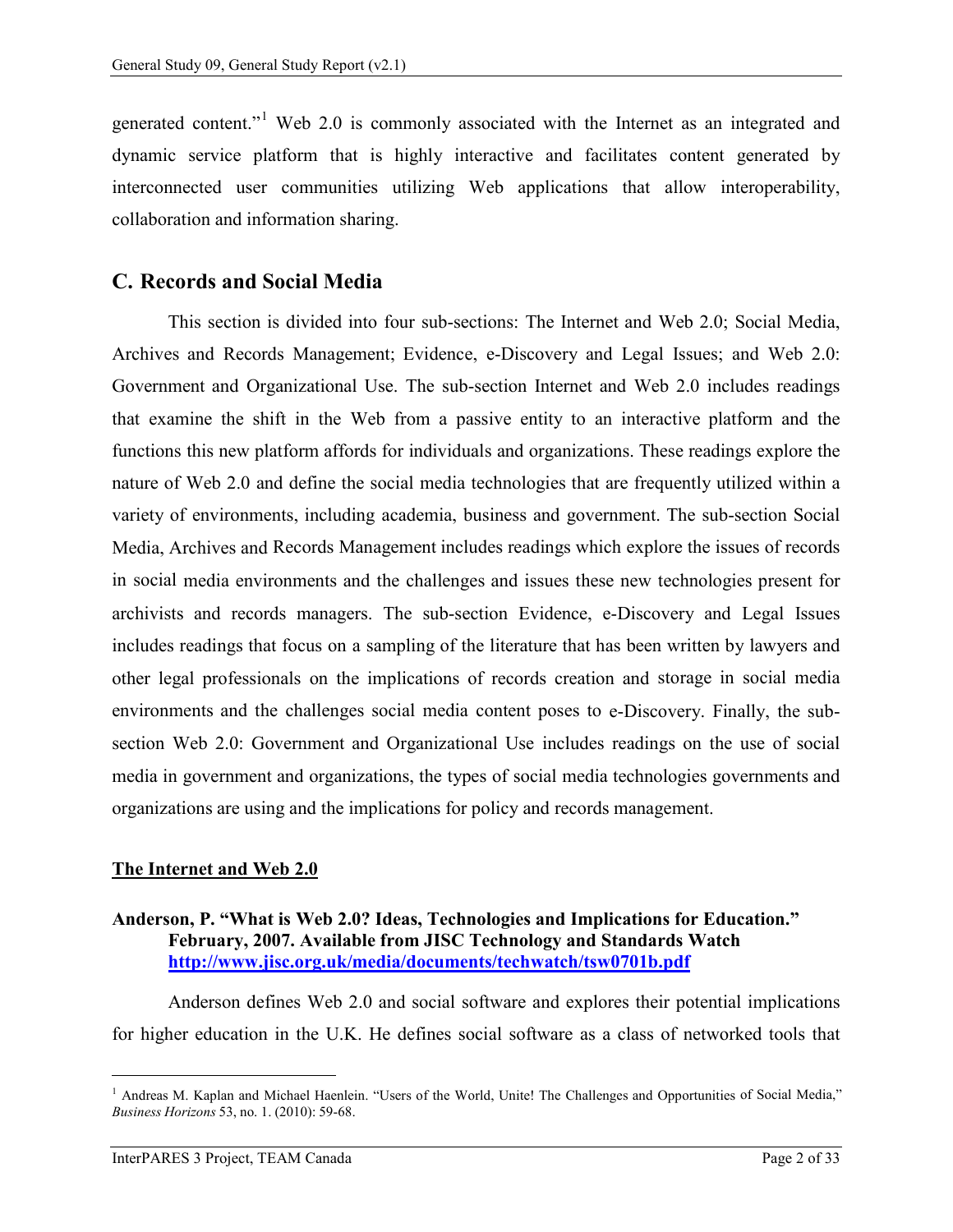support collaborative learning while allowing individuals control over their time, space, presence, activity, identity and relationships. He provides comprehensive definitions of a number of Web 2.0 participatory technologies including wikis, blogs, mashups, tagging, social bookmarking and social networking. Anderson effectively and thoughtfully explores the nascent ideas of Sir Tim Berners-Lee's Web and Berners-Lee's issues with Web 2.0, as well as Tim O'Reilly's Web 2.0. He looks at six key ideas: user generated content; harnessing the power of the crowd; data on an epic scale; architecture of participation; network effects; and openness. This report also delves into technology and standards as they pertain to Web 2.0 and social software, provenance and preservation of this information, particularly the Semantic Web and the emerging field of Web Science. Anderson's article is often cited in academic and professional literature because of its comprehensive definitions of Web 2.0 and social media technologies.

#### **Armstrong, Jill et al. "A Review of Current and Developing International Practice in the Use of Social Networking (Web 2.0) in Higher Education," September, 2008. Available from Franklin Consulting [http://franklinconsulting.co.uk/LinkedDocuments/the%20use%20of%20social%20](http://franklinconsulting.co.uk/LinkedDocuments/the%20use%20of%20social%20networking%20in%20HE.pdf) [networking%20in%20HE.pdf](http://franklinconsulting.co.uk/LinkedDocuments/the%20use%20of%20social%20networking%20in%20HE.pdf)**

This report is based on five commissioned reports on Web 2.0 in higher education (HE) from Australia, the Netherlands, South Africa, the United Kingdom and the U.S., as well as a qualitative survey with 180 responses from other countries and institutions. The researchers reviewed literature, case studies, statistical analysis and observational methods. The report identified where Web 2.0 technologies are being used, incentives to use them, their perceived advantages and disadvantages and concluded they are being used in nearly all areas of HE. Privacy and intellectual property were areas of concern for students, educators and institutions. Web 2.0 applications are increasingly replacing desktop applications for the creation of information and collaboration; "Web 2.0 matters to universities" because students will increasingly expect to use them to "provide a new set of powerful educational affordances."

#### **Bernoff, Josh and Charlene Li. "Harnessing the Power of the Oh-So-Social Web."** *MIT Sloan Management Review* **49, no. 3 (Spring, 2008): 36-42.**

This article approaches companies' use of social media/Web 2.0 technologies from a marketing perspective. The authors interviewed managers and employees at over 100 companies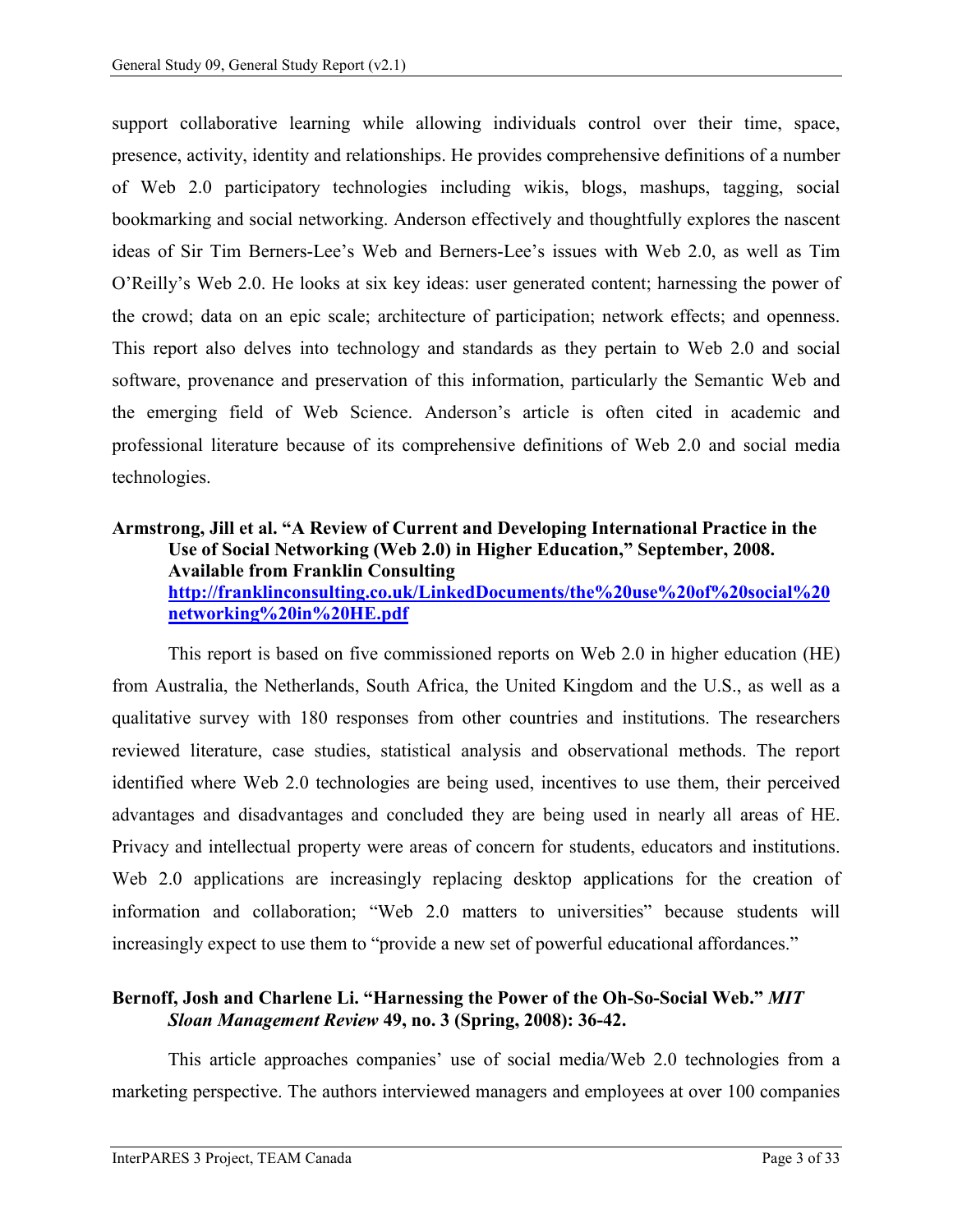that were introducing social applications. How customers are "tilting the balance of power from company to customer" is explored – customers are connecting with each other via social media technologies and creating their own definitions of companies and their brands which can be "at odds" with the image these same companies would like to project. The shift in use of social media by customers and companies is driving companies to move beyond just "dabbling" with these new technologies and actively incorporate them into how they carry out their business functions –"with the increase in social participation among consumers and the growing sophistication of the underlying technologies, it's now possible to put social applications on an equal footing with other business projects…they can deliver measurable progress toward significant, strategic business goals." Examples of how companies and individuals are using social media technologies is explored by theme – Research and Development Applications; Marketing Applications; Sales Applications; Customer Support Applications; and Operations Applications. The authors point out that social media is not just a shift in technology use, but also more importantly a shift in the culture of organizations and how they interact with their customers. Social media use by customers and companies has shifted how companies interact with their customers. As companies become more adept at utilizing social media applications – how effectively they use them and for what purposes will continue to grow.

#### **Boyd, Dana M. and Nicole B. Ellison. "Social Network Sites Definition, History, and Scholarship.** *Journal of Computer-Mediated Communication* **13, no. 1 (2007): unpaginated. http//jcmc.indiana.edu/vol13/issue1/boyd.ellison.html**

This article defines social network sites (SNSs) and outlines their features and establishes a comprehensive definition of SNSs: "Web-based services that allow individuals to (1) construct a public or semi-public profile within a bounded system, (2) articulate a list of other users with whom they share a connection, and (3) view and traverse their list of connections and those made by others within the system. The nature and nomenclature of these connections may vary from site to site." A history of SNSs is outlined in the article, highlighting key changes to the technology and developments of SNSs over time. Other research to date into SNSs is also touched upon.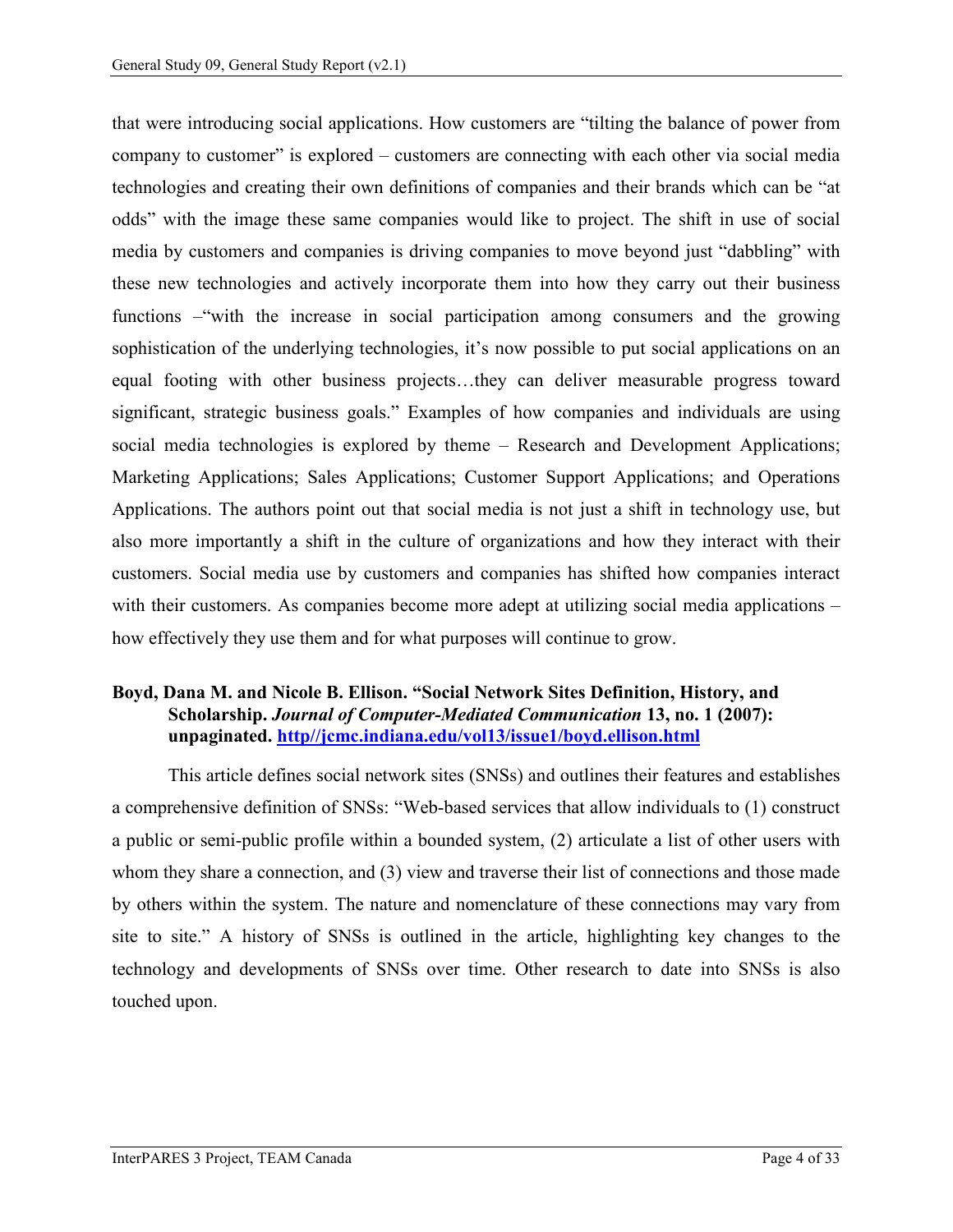# **Bughin, Jacques, James Manyika and Andy Miller. "Building the Web 2.0 Enterprise: McKinsey Global Survey Results."** *The McKinsey Quarterly* **(July, 2008). Available from [http://www.mckinseyquarterly.com/Building\\_the\\_Web\\_20\\_Enterprise\\_McKin](http://www.mckinseyquarterly.com/Building_the_Web_20_Enterprise_McKin%20seyGlobal_Survey_2174)  [seyGlobal\\_Survey\\_2174](http://www.mckinseyquarterly.com/Building_the_Web_20_Enterprise_McKin%20seyGlobal_Survey_2174)**

This article presents the results of a survey conducted in June 2008 for *The McKinsey Quarterly*. The study surveyed 1,988 executives from around the world, asking questions relating to their company's business use of Web 2.0 technologies (including wikis, blogs, social networks, and mash-ups). According to the article, "companies are not only using more [Web 2.0] technologies but also leveraging them to change management practices and organizational structures" (2). Bughin, Manyika and Miller found that Web 2.0 technologies are having a fundamental effect on the way that companies operate. "As Web 2.0 gains traction, it could transform the way companies organize and manage themselves, leading to what some have dubbed Enterprise 2.0" (7). The survey establishes the prevalence of Web 2.0 technologies within the business community, noting that they are facilitating collaboration between internal and external stakeholders and breaking well-established rules and practices of information and records creation.

# **Carr, Nicholas.** *The Shallows: What the Internet is doing to Our Brains***. NY: W.W. Norton, 2010.**

This book stems from Carr's well-known *Atlantic* cover story, "Is Google Making Us Stupid?" Carr draws on a wide range of literature and schools of thought to understand what changes are occurring as we engage more with the Internet – from how we read and understand to how our brains react to this shift in our privileging of technologies. From McLuhan's theories of medium to the latest research on brain plasticity Carr argues that communication technologies are imbued with an ethic. As our bias towards new technologies shift, Carr argues that in order to effectively adapt our capacities to them we must lose or lessen capacities that were bias towards previous technologies.

# **Carton, Sean. "Web 2.0: What Is It Really?"** *ClickZ* **(March 5, 2007) Available from <http://www.clickz.om/3625146>**

The author argues that it is not the products that define Web 2.0 but an ongoing shift in the nature and possibilities of the web that help define it. The author outlines six elements that define the change: data abstraction (freeing information from its containers); broadband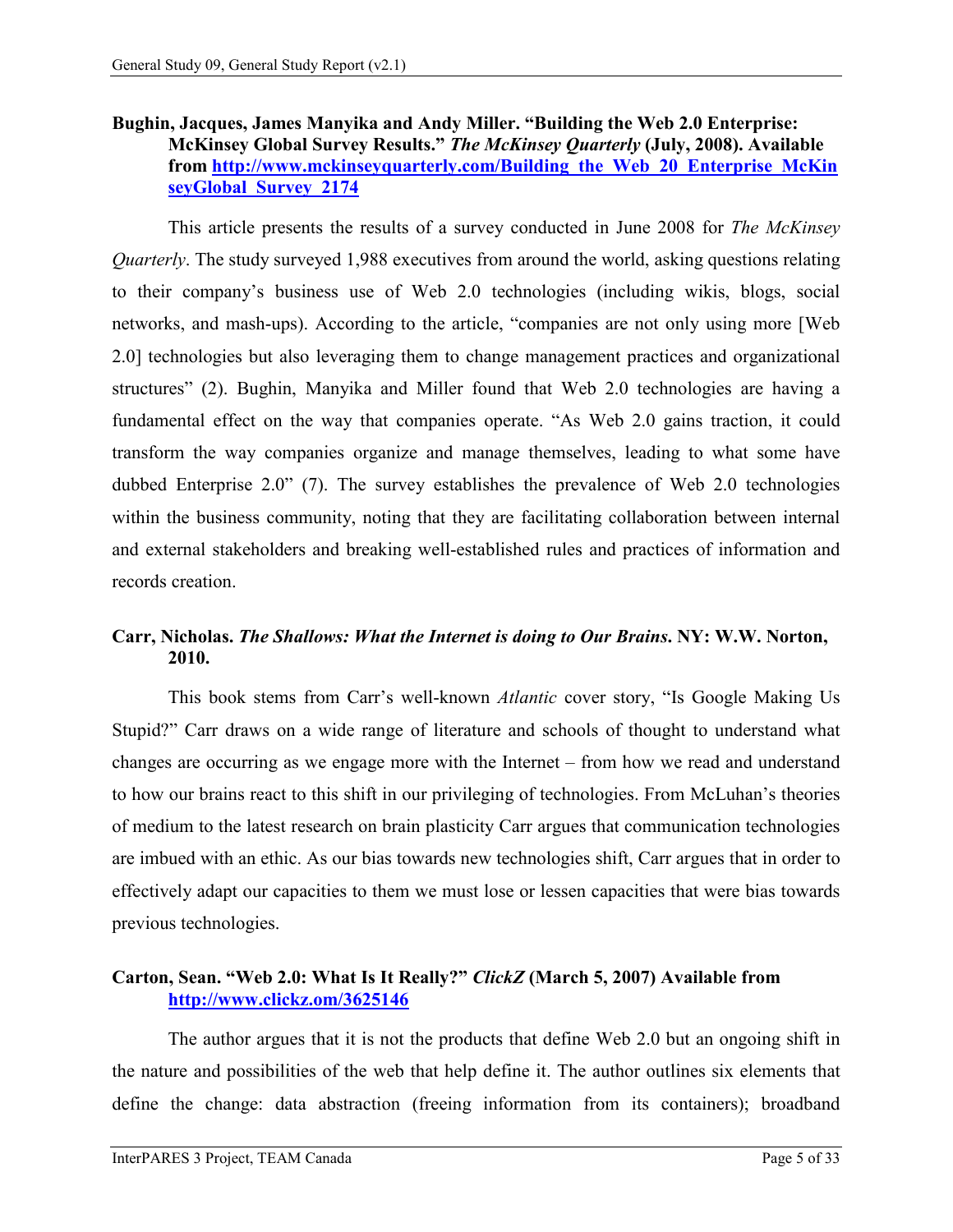(assumption bandwidth is readily accessible); connections (move from a one-to-many model to a many-to-many); people (putting the needs of users first); allowing people to manipulate data, not just retrieve it; and Web 2.0 allows for things that cannot be done in any other medium.

# **Doctorow, Cory.** *Content: Selected Essays on Technology, Creativity, Copyright and the Future of the Future.* **NY: Tachyon Publishers, 2008.**

This book is a collection of Doctorow's essays spanning the years 2003 to 2008 (the majority of essays are from 2007/08) that were previously published in a variety of places including the tech blog *Boing! Boing!, The Guardian*, and *Information Week* and talks given to Microsoft and others. Doctorow discusses a variety of topics, including copyright, DRM, ebooks and Wikipedia, and the impact of technology on their existence and/or transformation. He draws on a variety of sources, both scholarly and anecdotal to raise issues and elicit debate.

#### **Gantz, John F. et al. "The Expanding Digital Universe." March, 2007. Available from International Data Corporation, accessed November, 2010.**

Published in March 2007 this IDC (International Data Corporation) report gives a broad overview of the sate of digital information globally – how much is created, stored, accessed and its potential growth. The report highlights issues that will arise due to the vast amounts of information being created. Issues of information security and privacy protection are highlighted as concerns that will be high on the agenda of business. Issues around compliance rules and standards will be of growing concern as digital information grows exponentially. Implications for organizations concerning "privacy, security, intellectual property protection, content management, technology adoption, information management, and data center architecture" are amongst the issues the report cites as resulting from a growing amount of digital information. Understanding the value of information and adopting a "disciplined approach" to its management is key and can be accomplished through "policies, processes, practices, services and tools" that help to manage information with business value.

# **Howe, Jeff.** *Crowdsourcing: Why the Power of the Crowd is Driving the Future of Business.*  **New York: Crown, 2008.**

This book addresses the use of social media – particularly the tools that encourage crowdsourcing – in the business environment. Howe coined the term crowdsourcing to explain how businesses were enlisting masses of individuals to hype a brand or product or for efforts of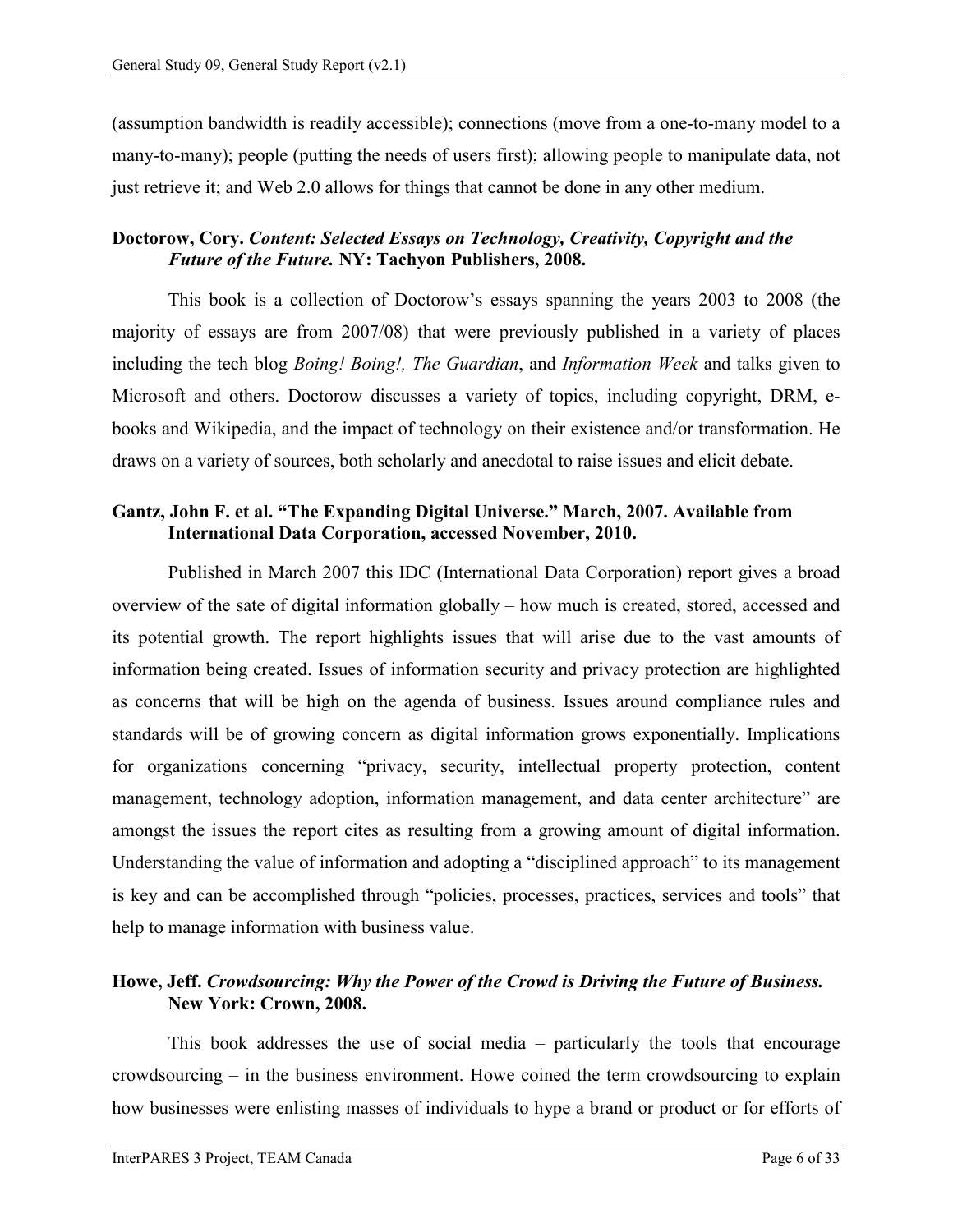mass collaboration to solve problems. Howe explores different crowdsourcing models in the book, and draws heavily on academic research to unpack and explain how and why crowdsourcing and mass collaboration by individuals works. Howe outlines four models of crowdsourcing – "collective intelligence"; "crowd creation"; "crowd voting"; and "crowdfunding."

#### **Jeanneney, Jean-Joel.** *Google and the Myth of Universal Knowledge.* **Chicago: University of Chicago Press, 2007.**

Jeanneney argues that Google's Library Project has serious negative consequences for world cultural heritage. He suggests that Google's approach, through partnering with select libraries and digitizing works mostly in English, is a selective misrepresentation of the world's cultural heritage. Jeanneney focuses much attention on the language imbalance and the Anglo centric bias under which Google's project operates. He calls for more long-term planning in moves to digitize the world's knowledge that is inclusive of multi-lingual, multicultural perspectives. Former Librarian and Archivist of Canada Ian Wilson provides the foreword to the book in which he frames the Google project in the context of the professional realm of librarians and archivists. Wilson highlights the major flaws in Google's project – bias and limitation in selection of subjects; its representation of an "impatient" marketplace; its lack of mandate to uphold global diversity and access; and its lack of recognition of the importance of context. Wilson does not discount the value of search engines in bringing the contents of archives and libraries to the public, but he warns of an approach based on the swift demands of the marketplace – "it must be done with some thought not just to the immediate expectations of the market but for the future of our inherited knowledge resources" (xiii).

#### **"What Americans Do Online: Social Media and Games Dominate Activity."** *Nielsen Wire Blog,* **August 2, 2010***.* **[http://blog.nielsen.com/nielsenwire/online\\_mobile/what](http://blog.nielsen.com/nielsenwire/online_mobile/what-americans-do-online-social-media-and-games-dominate-activity/)[americans-do-online-social-media-and-games-dominate-activity/](http://blog.nielsen.com/nielsenwire/online_mobile/what-americans-do-online-social-media-and-games-dominate-activity/)**

This is a blog posting reporting on statistics collected by Nielsen on the online activities of Americans. The findings state two-thirds of the Internet population utilizes social media sites and that Internet users spend more than 10% of their online time on social media sites with usage steadily increasing.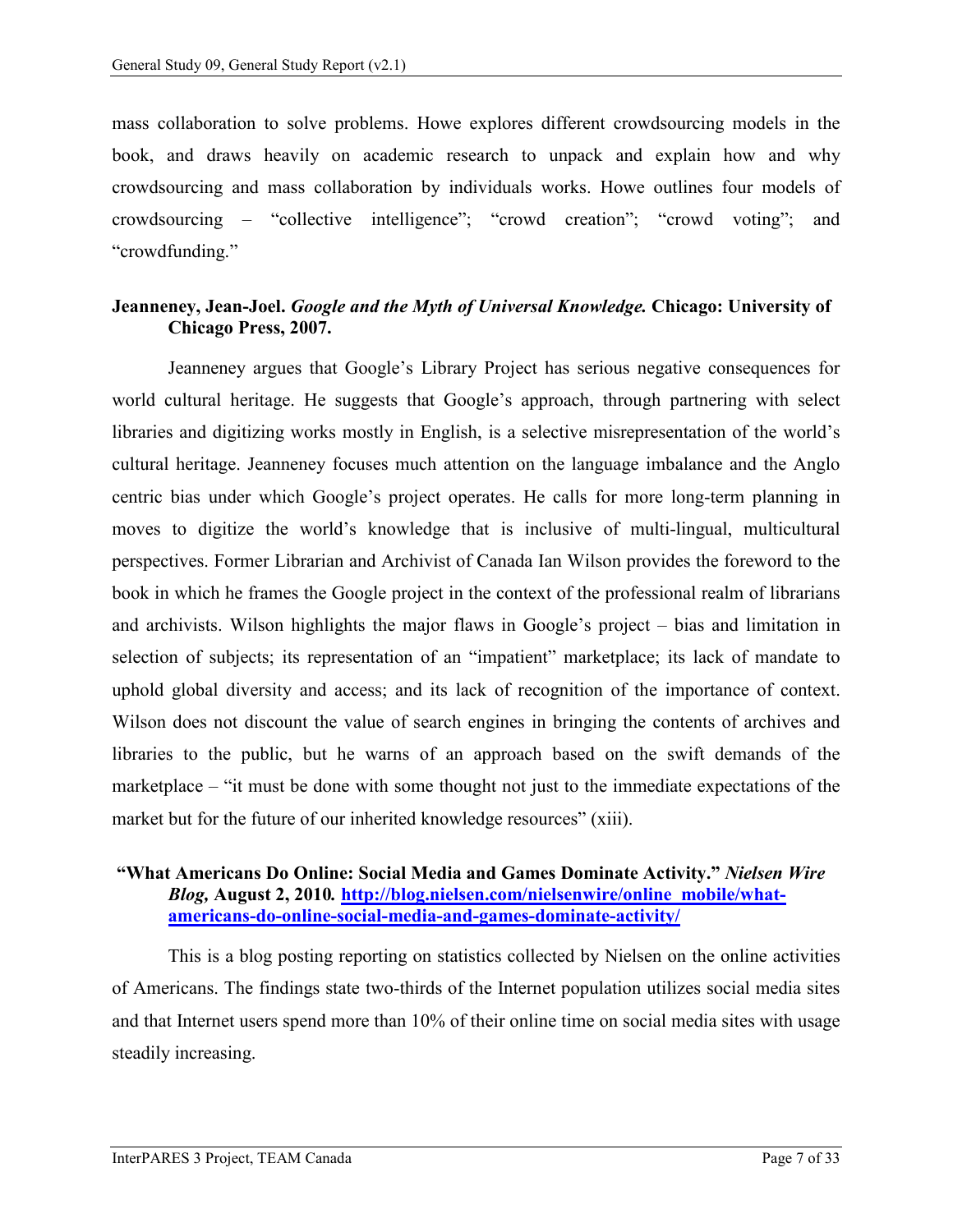#### **O'Reilly, Tim. "What is Web 2.0: Design Patterns and Business Models for the Next Generation of Software."** *O'Reilly Blog***, September 30, 2005. [http://www.oreillynet.com/pub/a/oreilly/tim/news/2005/09/30/what-is-](http://www.oreillynet.com/pub/a/oreilly/tim/news/2005/09/30/what-is-%20web-20.html) web-20.html**

This influential paper outlines what O'Reilly coined Web 2.0 or the next incarnation of the World Wide Web, its characteristics and how it differs from Web 1.0. It includes the Web 2.0 meme map, which illustrates the characteristics of a Web 2.0 environment – "strategically positioning" the Web as "services, not packaged software; architecture of participation; costeffective scalability; remixable data source and data transformations; software above the level of a single device; and harnessing collective intelligence" (3). O'Reilly defines Web 2.0 as a set of "principles and practices that tie together a veritable solar system of sites" that employ some or all of these characteristics. The article is effective in communicating the shifting nature of the Web and the implications of these shifts.

# **O'Reilly, Tim and John Batelle. "Web Squared: Web 2.0 Five Years On." October, 20, 2009.<http://www.web2summit.com/web2009/public/schedule/detail/10194>**

In this follow up to their coining of the term Web 2.0 five years earlier, O'Reilly and Battelle put forth what they believe will be the next direction of the web. Themes include: redefining collective intelligence; how the web learns (explicit vs. implicit meaning); web meets world ("information shadow" / "Internet of Things"); and the rise of real time. Their discussion around the mapping from unstructured data to structured data sets poses interesting issues for records and their management over time.

#### **Organization for Economic Cooperation and Development (OECD). "Participative Web and User-Created Content: Web 2.0, Wikis and Social Networking." 2007. Available from Directorate for Science, Technology and Industry. [http://www.oecd.org/document/40/0,3746,en\\_21571361\\_38620013\\_39428648\\_1\\_1\\_1\\_](http://www.oecd.org/document/40/0,3746,en_21571361_38620013_39428648_1_1_1_1,00.html) [1,00.html](http://www.oecd.org/document/40/0,3746,en_21571361_38620013_39428648_1_1_1_1,00.html)**

This report is one in a series that was prepared by the OECD that examines digital broadband content in the context of value chains and business models, it describes the increasing growth of user-created content (UCC) and draws out implications for policy. The study defines UCC and examines its social and economic challenges. The increase in UCC affects users, organizations and policymakers. Policy issues are identified and cited as shaping business and regulatory environments and issues around government created content. Other issues identified included intellectual property rights and how to define issues of fair use and copyright exceptions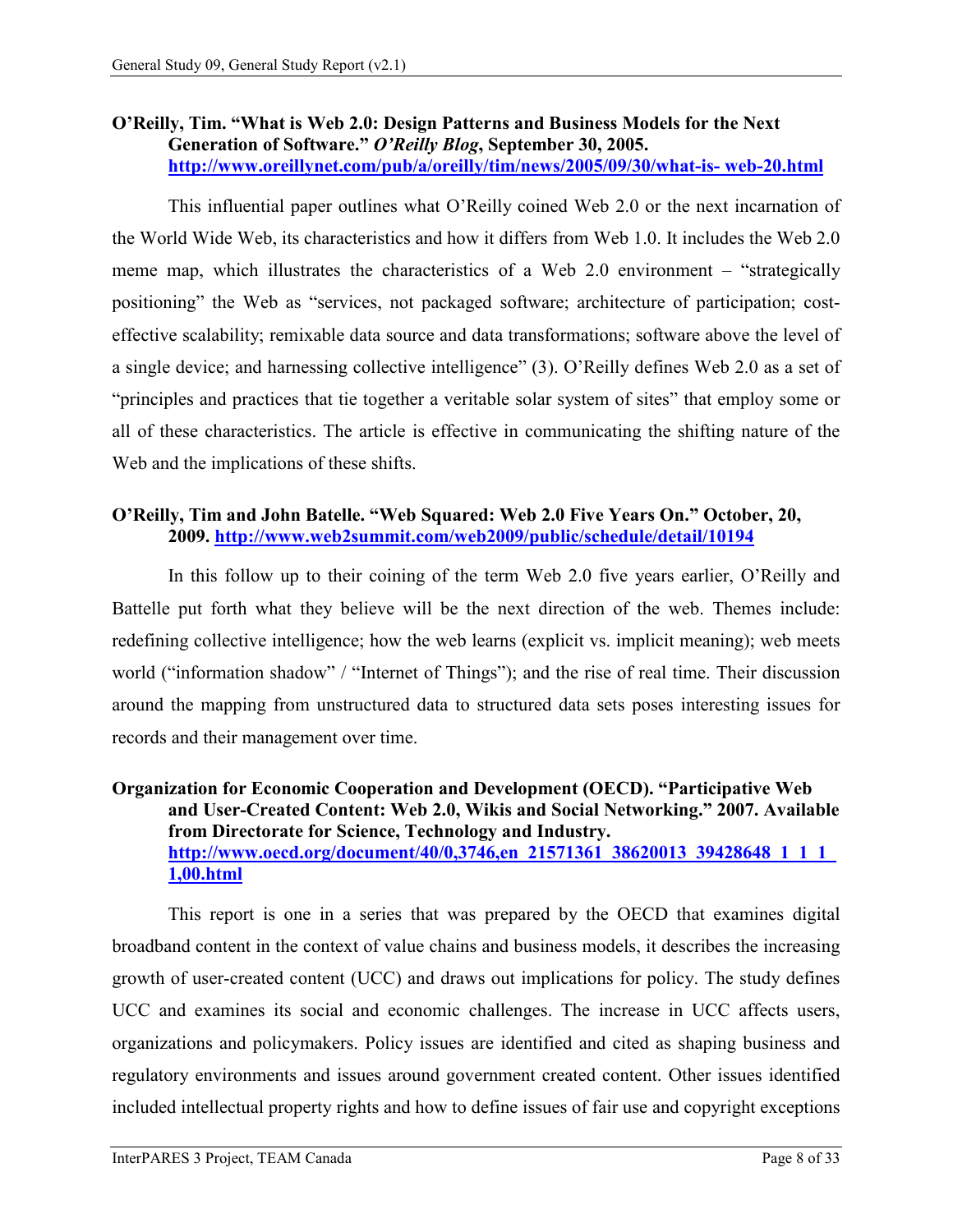in relation to UCC; preservation of UCC; privacy issues and regulatory questions around virtual worlds.

# **Quitney, Janna and Lee Rainie. "The Impact of the Internet on Institutions in the Future." March, 2010. Available from Pew Internet & American Life Project***.*

This report presents the findings of a survey carried out by the Pew Research Center and Elon University on the future directions of participation and utilization of the Internet by forprofit and non-profit organizations and government agencies by the year 2020. The Center surveyed 895 technology stakeholders and critics from industry, academia, government, IT, research, and the non-profit sector. Findings include a consensus among respondents that the Internet will continue to prompt institutional change through large-scale collaboration and innovative use of technologies. There was divergence on how long such institutional change will take, with many respondents stating it would happen in business more rapidly than in government agencies and non- profit organizations. "Even where the shapes of institutions persist, their internal functions must be ready to listen, and to participate in the market's conversations, even when those take place outside of the institution's own frameworks" (7). The number and nature of technological innovations combined with social and political expectations results in an inevitable change in the current institutional models. Expectations in the workplace are changing with relation to communication with priority given to "real-time" information and increased accessibility.

#### **Scholz, Trebor. "Market Ideology and the Myths of Web 2.0."** *First Monday* **13, no. 3 (March, 2008): unpaginated. Accessed February 28, 2010. http://firstmonday.org/htbin/cgiwrap/bin/ojs/index.php/fm/article/view/21[38/945](http://firstmonday.org/htbin/cgiwrap/bin/ojs/index.php/fm/article/view/2138/945)**

In this essay Scholz explores the history and evolution of Web 2.0 definitions, leading up to Tim O'Reilly's admission that it was probably not the right term to use. Scholz does not see Web 2.0 as a "techno-social big bang" but instead sees it as an inevitable growing process building on what has come before. He states: "The Web had an initial astronomical growth spurt but is now moving on with unfaltering instead of explosive pace." Scholz argues that today's social Web should not be defined through "the lens of business" but should be re-imagined as a place for "unmarketed, non- mainstream projects that caters to all needs of those who inhabit it."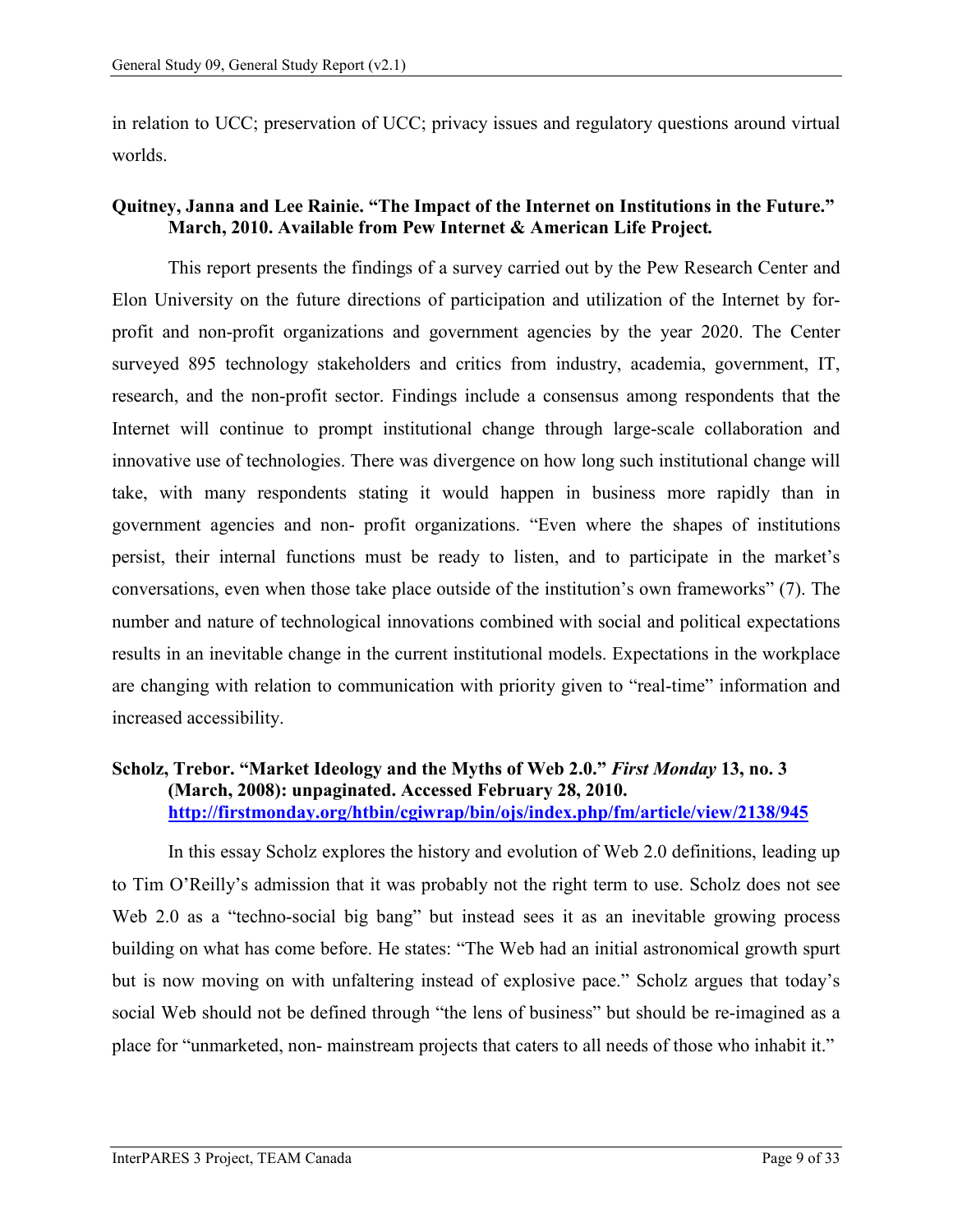# **Shirky, Clay.** *Here Comes Everybody: The Power of Organizing without Organizations.* **New York: Penguin, 2008.**

Shirky examines the intersection between technology and societal change. Throughout the book Shirky makes the argument that how we create, disseminate and cooperate are changing the communication landscape in drastic ways. He draws on economic theory and anthropology to examine social media technologies and their role in contemporary society. Shirky calls up contemporary examples of how technology has afforded individuals the ability to cooperate and create in ways that were not possible prior to social media technologies. Shirky makes the argument that it is not the technologies in isolation that are creating this paradigm shift, but the behaviours that these technologies afford.

# **Tapscott, Don and Anthony D. Williams.** *Wikinomics: How Mass Collaboration Changes Everything.* **New York: Penguin, 2006.**

Tapscott and Williams effectively unpack how social media can be used in business. The authors explain the mechanics of mass collaboration and its ability to generate ideas and solve problems. This book shows how a top-down, hierarchal model is being challenged in an environment where collaboration is valued and sought as a means of knowledge creation and growth. The book opens with the example of Goldcorp, a struggling Canadian mining company who chose to put its maps and research online in attempts to take advantage of crowdsourcing – and it was effective and is noted as an early success story of social media use in a traditional business environment. Other examples of successful use of social media technologies by companies are detailed in the book. The book is jargony at times, but is a good primer for the potential of social media to change the traditional business environment.

#### **Zimmer, Michael. "The Externalities of Search 2.0: The Emerging Privacy Threats when the Drive for the Perfect Search Engine meets Web 2.0,"** *First Monday* **13, no. 3 (March, 2008): unpaginated. Accessed February 28, 2010. <http://firstmonday.org/htbin/cgiwrap/bin/ojs/index.php/fm/article/view/2136/1944>**

The author explores the unintended consequence of the increased flow of personal information across Web 2.0 infrastructures, when they are incorporated with Web search engines to make the perfect search engine, resulting in what the author calls Search 2.0. This mix makes personal information more vulnerable than ever before, as one can get a comprehensive record of user's online activities. The privacy issues of Search 2.0 are discussed, including data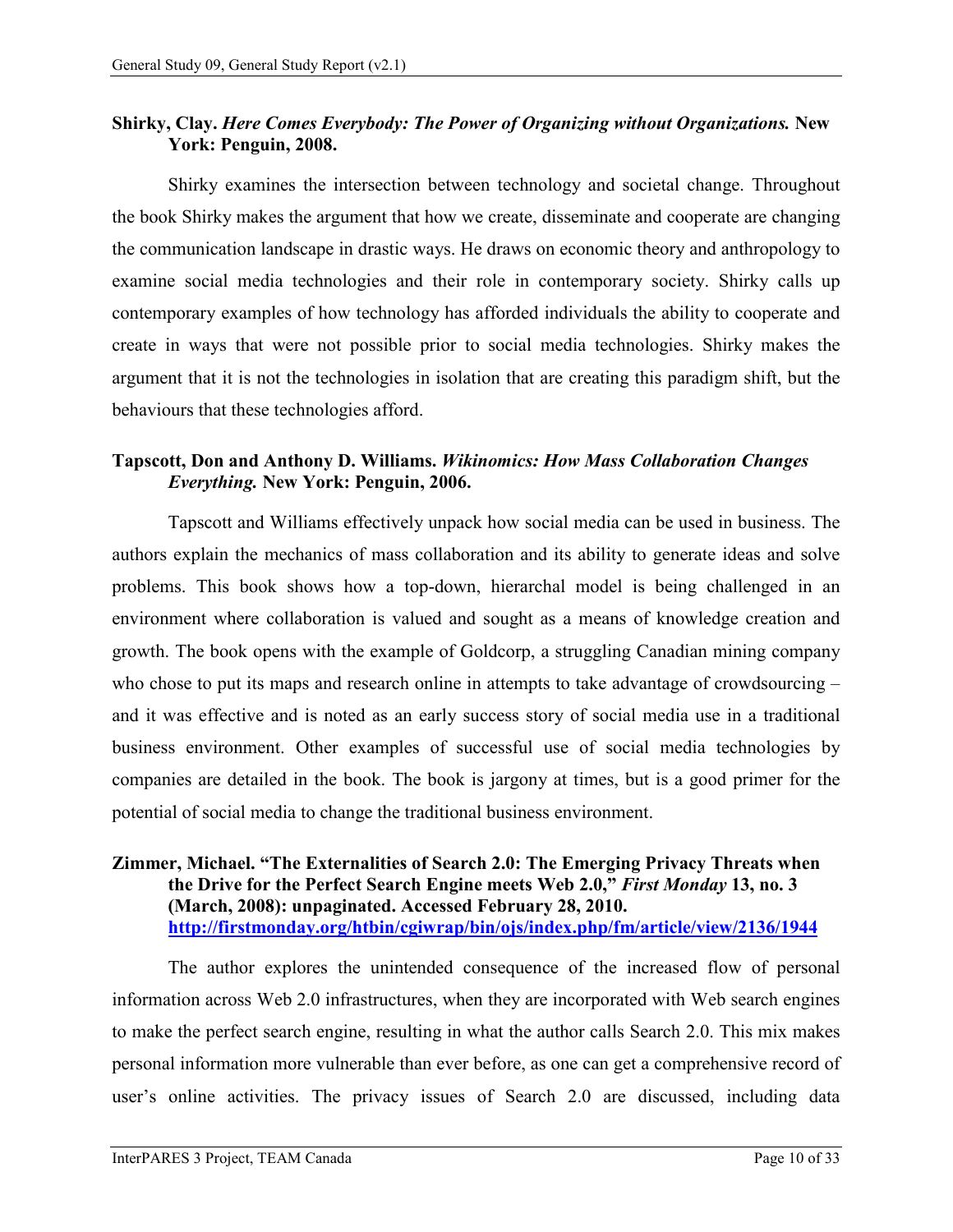surveillance, or dataveillance. The author then details the potential effects of Search 2.0, including exercising of disciplinary power against users, the panoptic sorting of users and invisibility and the inescapability of Search 2.0's impact on user's online activities. The author then talks about the law and regulations to try and regulate the use of personal information by search engines, the problems with self regulation and the fact that we can try to impact the design of the technology itself to solve the major privacy issues.

#### <span id="page-13-0"></span>**Social Media, Archives and Records Management**

# **ARMA International. "Implications of Web-Based, Collaborative Technologies in Records Management DRAFT." (2010).**

This is a draft American National Standard Institute (ANSI) standard prepared by ARMA International to provide guidance to records managers who are working with both internal and external web-based collaborative technologies (social media/networking tools). The standard adheres to ARMA's *Generally Accepted Recordkeeping Principles* (GARP) – accountability, integrity, protection, compliance, availability, retention, disposition, and transparency. The standard outlines program components for web-based collaborative technologies covering governance; legislation, laws and regulations; technology; risk management and security; policies and procedures; processes and controls; change management; training; and auditing and evaluation. A final version of this standard was approved on January 13, 2011.

# **Bak, Greg.** *Impacts of Web 2.0 on Information Models: Life Cycle and Continuums***. Ottawa: 2010. Available from Library and Archives Canada [www.collectionscanada.gc.ca/obj/012018/f2/012018-3403-e.pdf](http://www.collectionscanada.gc.ca/obj/012018/f2/012018-3403-e.pdf)**

This is one of four "thought papers" that explores recordkeeping and Web 2.0 at LAC. The papers are intended to articulate the challenges and impacts of Web 2.0 and begin a dialogue around potential solutions to some of the issues. Thought papers are an institution-wide practice at LAC that aims to foster dialogue and participation around problem solving and articulating solutions.

Bak argues for a continuum approach to records/information in Web 2.0 environments. The trends of information overload, the failure of command and control recordkeeping, and the de-centering of authority have accelerated and Bak argues Web 2.0 is an environment "perfectly suited" to these trends. The lifecycle model is purported to be ill suited to the information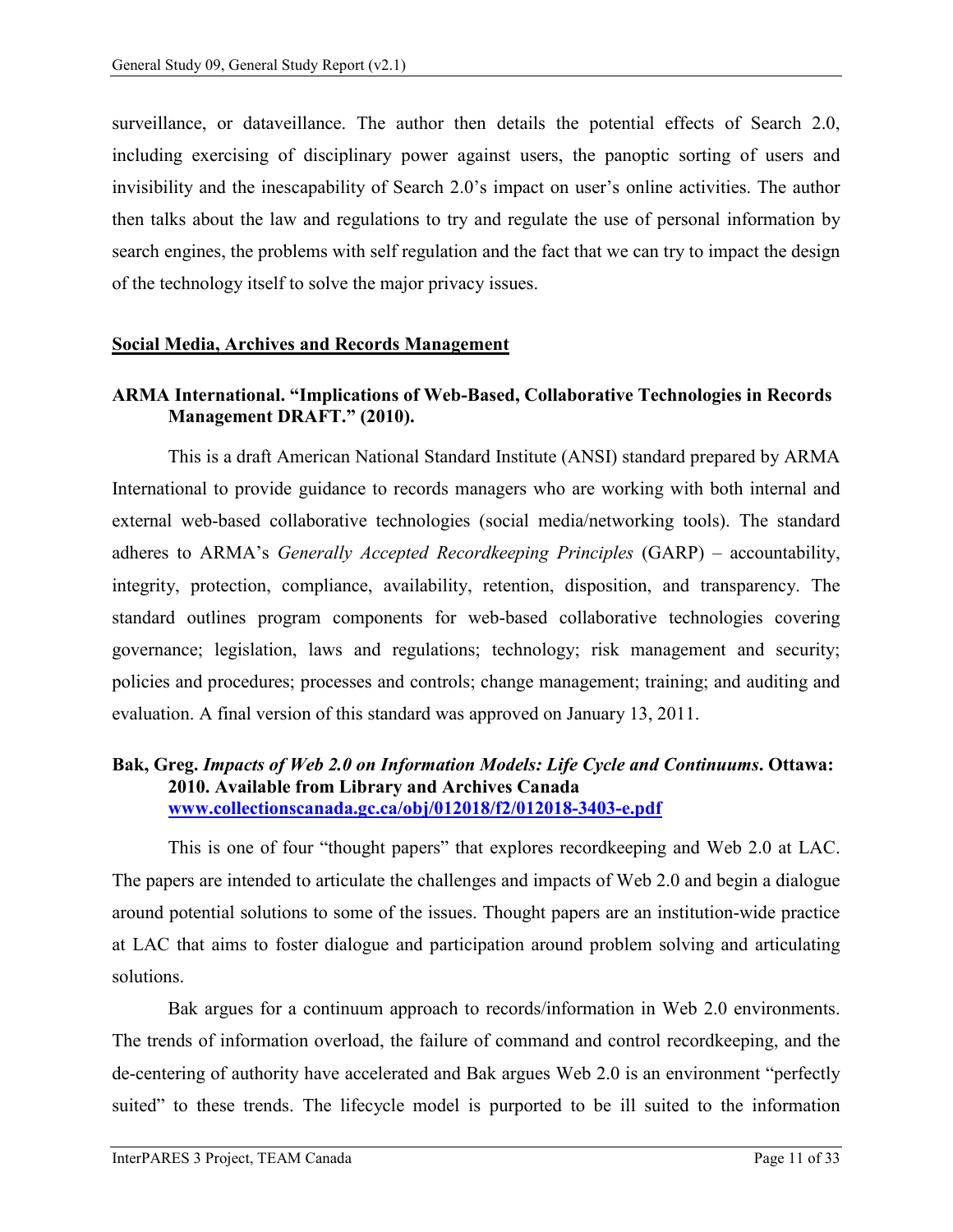resources in Web 2.0 environments. The concept of information resources remaining "evergreen" is introduced, where disposition may never occur due to multiple collaborators continually transforming information resources.

# **Bak, Greg.** *Managing Business Value in Web 2.0 Environments.* **Ottawa: 2010. Available from Library and Archives Canada [http://www.collectionscanada.gc.ca/digital](http://www.collectionscanada.gc.ca/digital-initiatives/012018-3404-e.html)[initiatives/012018-3404-e.html](http://www.collectionscanada.gc.ca/digital-initiatives/012018-3404-e.html)**

This is one of four "thought papers" that explores recordkeeping and Web 2.0 at LAC. The papers are intended to articulate the challenges and impacts of Web 2.0 and begin a dialogue around potential solutions to some of the issues. Thought papers are an institution-wide practice at LAC that aims to foster dialogue and participation around problem solving and articulating solutions.

This paper discusses the Web 2.0 tools and their appropriateness for different tasks and balancing collaboration utilizing social media. LAC Business Value Guidelines are discussed in relation to Web 2.0 environments – identifying information resources of business value and potential ways of managing it.

# **Bailey, Steve.** *Managing the Crowd: Rethinking Records Management for the Web 2.0 World.*  **London: Facet Publishing, 2008.**

This book explores the effects Web 2.0 technologies are having on records management. Bailey identifies what he believes is a gap between records management theory and practice, particularly with records created utilizing Web 2.0 technologies. The book is divided into two sections – "The Nature of the Changing World" and "Is Records Management No Longer Fit for Purpose?" The former defines Web 2.0 technologies and their use in the workplace, and the latter examines why current records management (archival) theories need to catch up to social software and Internet technologies. Bailey puts forth some provocative ideas in an attempt to instigate dialogue about the present and future impact Web 2.0 technologies are having on the contemporary records management environment. Bailey questions the validity of current appraisal and classification schemes in social networking/digital recordkeeping environments. Bailey focuses on records creators and how they are reshaping the office environment. He urges a new approach rather than making creators adjust to dated practices.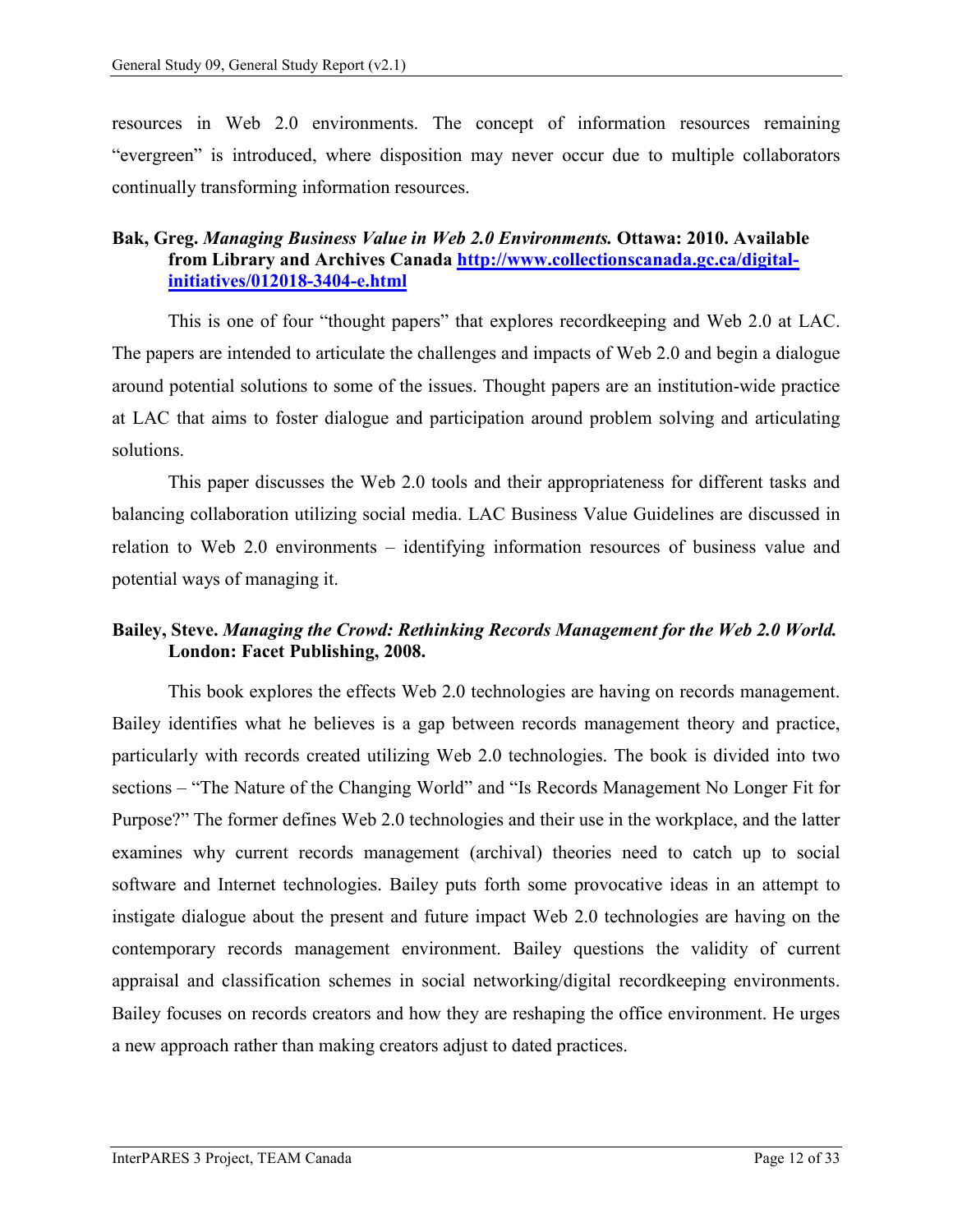# **Burger, Karine.** *Re-examining the Foundations of Information Management in a Web 2.0 World.* **Ottawa: 2010. Available from Library and Archives Canada <http://www.collectionscanada.gc.ca/digital-initiatives/012018-3402-e.html>**

This is one of four "thought papers" that explores recordkeeping and Web 2.0 at LAC. The papers are intended to articulate the challenges and impacts of Web 2.0 and begin a dialogue around potential solutions to some of the issues. Thought papers are an institution-wide practice at LAC that aims to foster dialogue and participation around problem solving and articulating solutions.

This paper examines how Web 2.0 is impacting the foundations of records and information management and how LAC can begin to address these challenges. It discusses in length the nature of Web 2.0 environments and its characteristics as they pertain to a shifting environment for record creation, sharing and use – noting the fluidity of information in 2.0 environments and the complexity of networks and systems. The multiplicity of perspectives around information value is discussed – "information is virtual, unfixed and continually changing…we must be proactive in re-examining theoretical constructs if we are to acquire, preserve and make accessible Canadian documentary heritage." A "critical assessment" of Web 2.0 technologies is required. LAC's involvement in recordkeeping and Web 2.0 includes the areas of: Web 2.0 usage in internal government departments, at the interface of government and the public, at the interface of other recordkeeping communities and the public, and use in Canadian society. With increasing use of Web 2.0 within the government, business value of these records/information must be identified and managed. "Functions of information that are important from a recordkeeping perspective, such as the evidentiary function of the record, will not have disappeared but been translated to Web 2.0 environments where they may display different characteristics for the same underlying function."

# **Chapman, Andrew. "Managing Social Data: Is SharePoint the Answer?"** *Information Management Magazine* **(March/April, 2010): 22-26.**

This article discusses the potential of SharePoint as a means of managing social data in organizations. Chapman defines content created by social media technologies as "social data" not really making a distinction between data and records. The article effectively highlights the unique characteristics of social media content and its potential impacts for records managers, but its focus on SharePoint detracts from any really high level solutions.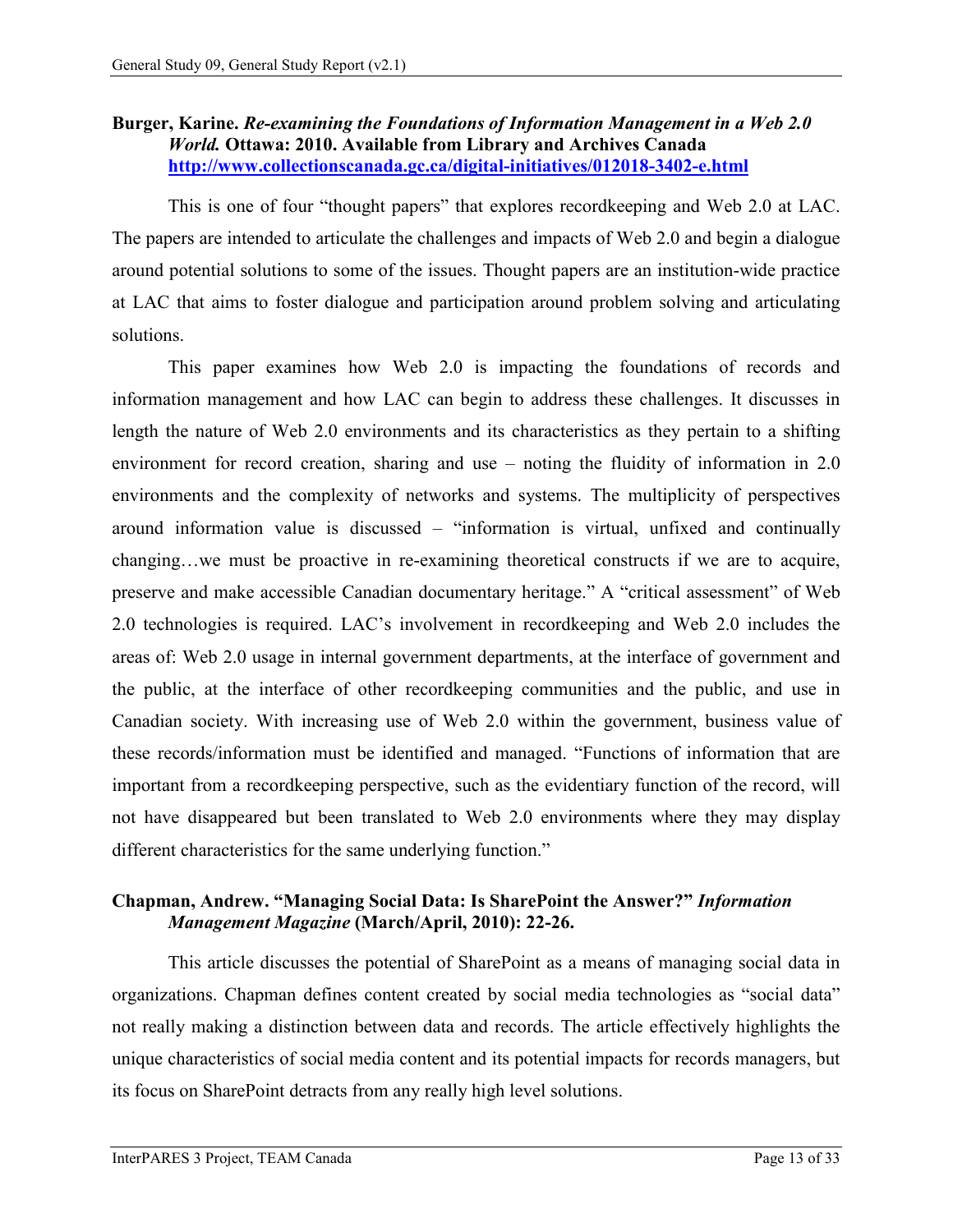#### **Dearstyne, Bruce W. "Blogs, Mashups, and Wikis Oh My!"** *The Information Management Journal* **(July/August 2007).**

In this article, Dearstyne discusses the creation of records and documents with Web 2.0 applications from the perspective of records and information managers. Issues of custodianship; institutional information and recordkeeping policies; records creation, storage and dissemination; access, privacy and security; and legal issues are examined. Dearstyne focuses primarily on wikis, blogs and mashups and their ability to facilitate greater collaboration and knowledge sharing, often through document sharing and collaborative software. The growth of social networking and Web-based services and applications allows users to create, exchange, analyze and disseminate information and has altered the way documents and records are used and shared, creating new challenges for records management and information professionals.

#### **Franks, Patricia C. "Understanding Web 2.0 and Challenges for the Records Manager."**  *Information and Records Management Annual* **(2009): 107-121.**

This article is a primer on Web 2.0 technologies and the records management issues and risks they present. Web 2.0 tools and technologies are identified and defined and placed into a context of "spheres of activity" which include communication, interaction and web services. These technologies are being adopted by workers and organizations and can be incorporated successfully into organizations. Franks outlines the records management risks associated with these technologies and suggests how they may be mitigated and addressed through organizational social media policies.

# **Franks, Patricia. "How Federal Agencies Can Effectively Manage Records Created Using New Social Media Tools." 2010. Available from IBM Center for The Business of Government.**

In this report, Franks situates the challenges of managing records using social media tools in the U.S. federal government recordkeeping context. Franks gathered data from an analysis of federal agency websites and their social media use as well as from interviews with federal government employees responsible for social media and records management within federal agencies. The report examines the evolution of records management in the U.S. federal government, establishing a framework in which she situates the use of social media tools by federal agencies. The report makes recommendations in four areas to address the challenges faced by managing records created with social media records – governance, policy, technology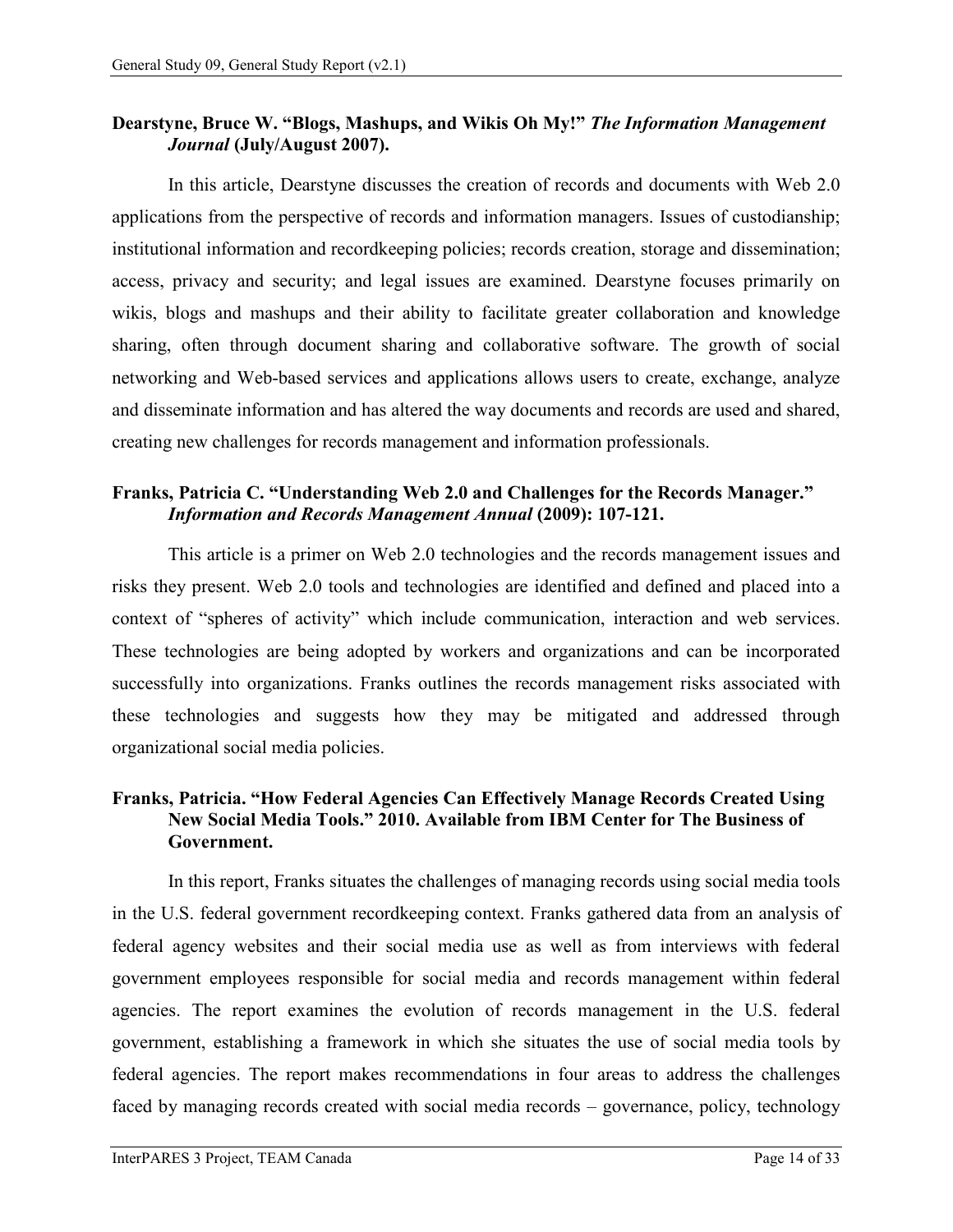and capacity. The report also contains a number of appendices which address issues identified in the report, two in particular which can be extrapolated to an audience beyond the U.S. federal government – *Social Media Policy Considerations for the Records Managers* and *Social Media Records Management Considerations for Website Managers.*

#### **Henhoeffer, Sharon.** *Web 2.0 and Recordkeeping: Context and Principles.* **Ottawa: 2010. Available from Library and Archives Canada <http://www.collectionscanada.gc.ca/digital-initiatives/012018-3401-e.html>**

This is one of four "thought papers" that explores recordkeeping and Web 2.0 at LAC. The papers are intended to articulate the challenges and impacts of Web 2.0 and begin a dialogue around potential solutions to some of the issues. Thought papers are an institution-wide practice at LAC that aims to foster dialogue and participation around problem solving and articulating solutions.

This paper outlines what LAC has identified as the context and principles of Web 2.0 and recordkeeping. The paper is framed as a response to its recordkeeping mandate and requests from Government of Canada agencies on how LAC will address the impacts of Web 2.0 on recordkeeping and archival functions. LAC conducted an international review of how similar organizations are approaching the issues of Web 2.0. LAC identifies Web 2.0 as a "tipping point" in digital information. Web 2.0 must undergo analysis on how it can be managed in order to develop policies, directives and guidance. Because elements of Web 2.0 are transforming methods and practices across many disciplines the balance is shifting from an analog approach to an almost entirely digital recordkeeping environment. It is not enough to retrofit analog approaches, Henhoeffer argues, a new approach must be sought. "This [retrofitting paper techniques] is not sustainable, particularly given the dynamic and simultaneous nature of digital media, global connectivity, the sheer abundance of information, growing user influence and the increasing convergence and interdependence of form, content and professions." LAC is seeking to "transcend linear and delineated models to develop a mandate-focused model that is based on principles of significance, sufficiency, sustainability and societal relevance."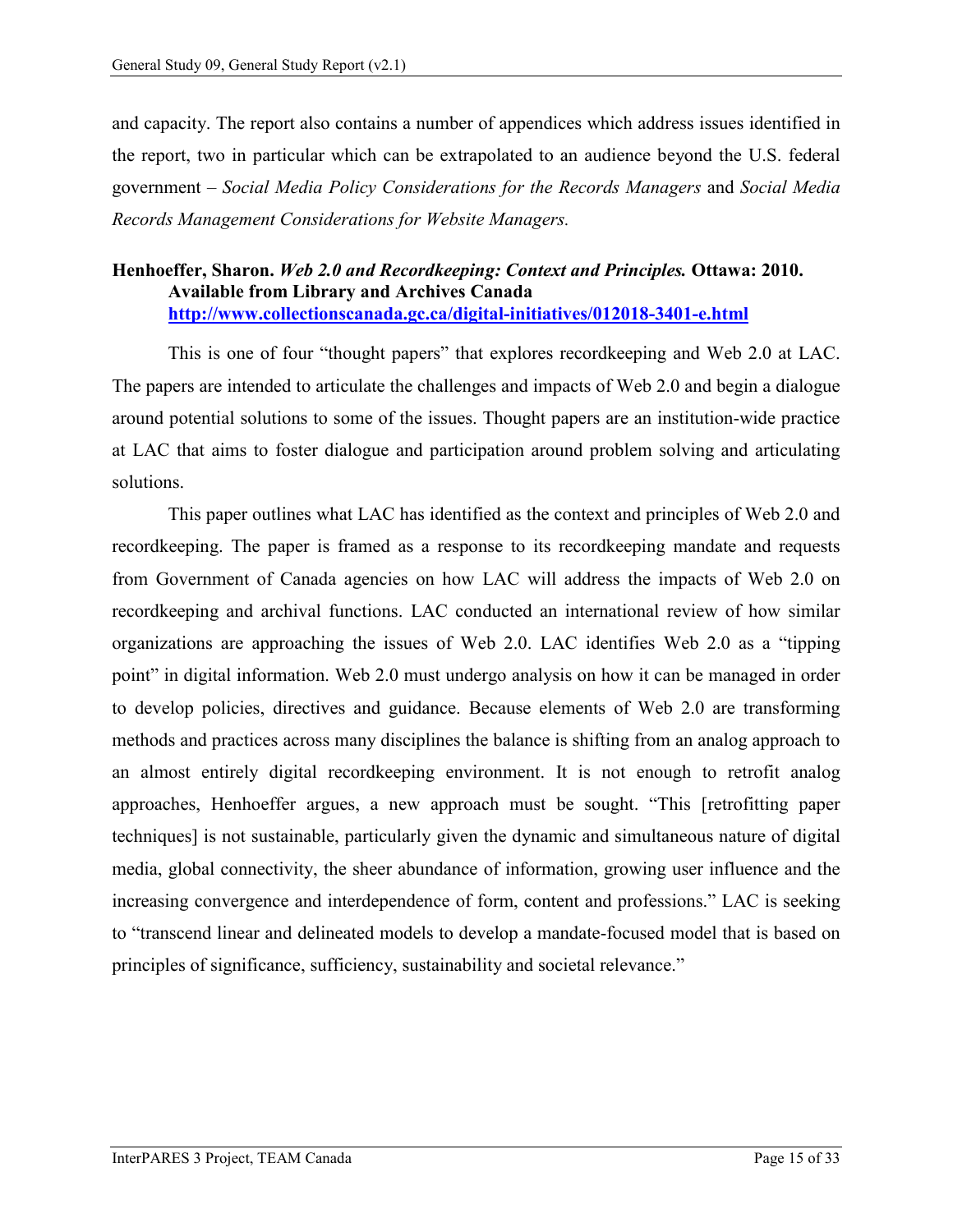#### **Lauriault, Tracey P., Barbara L. Craig, D.R. Fraser Taylor, and Peter L. Pulsifer. "Today's Data are Part of Tomorrow's Research: Archival Issues in the Sciences."**  *Archivaria 64* **(Fall, 2007): 123-179.**

This article examines the preservation of scientific data and the unique characteristics that make its preservation challenging from an archival perspective. The authors also "address the concept of the record in the context of Web 2.0 environments" (124). According to Lauriault, Craig, Taylor and Pulsifer, the problem lies in the "fundamental difference in perspective between creators and preservers, compounded by the emergence in all disciplines of ephemeral interactive information, which exists only in cyberspace" (160). The authors conducted an extensive literature review of scientific publications and drew on empirical evidence gathered from InterPARES 2 case studies with a scientific focus. They explored the accuracy, reliability, authenticity, metadata and the definition of the term "record." This "interactive, social, and personalized information" (160) begs further investigation into its unique nature and requirements and ability to function as a record for future researchers.

# **Moss, Michael. "Without the Data, the Tools are Useless; Without the Software, the Data is Unmanageable."** *Journal of the Society of Archivists* **31, no. 1 (2010): 1-14.**

Moss uses the perspective of one of Tim O'Reilly's aphorisms (see title of article) as his jumping off point to discuss the relationship between digital technologies in a Web 2.0 environment and the role of archivists and records managers in "curating" information in this context. Moss argues for a "sharing of responsibility within a framework of trust" as it comes to light that it is not focusing on the "inputs" and "outputs" that will effectively manage the risk that inherently lies in these technologies, but a need to effectively manage the processes.

Moss uses the recent financial crisis as an example of the need to move beyond a focus on the technologies themselves, toward the content generated with the technologies and the processes that created the records. "An inevitable outcome of the current crisis and accompanying recession will be a rebalancing of organisations away from technologies towards data or content in response to societal pressure reflected in tightening regulation" (2). Moss highlights the affordances of Web 2.0 ["harnessing collective intelligence"; "leveraging the long tail"; "lightweight user interfaces, development models, and business models"] and the issues these raise for records, which must be addressed by archivists/records managers – "authenticity, integrity and trust" (2). Moss argues for a shared responsibility between records managers within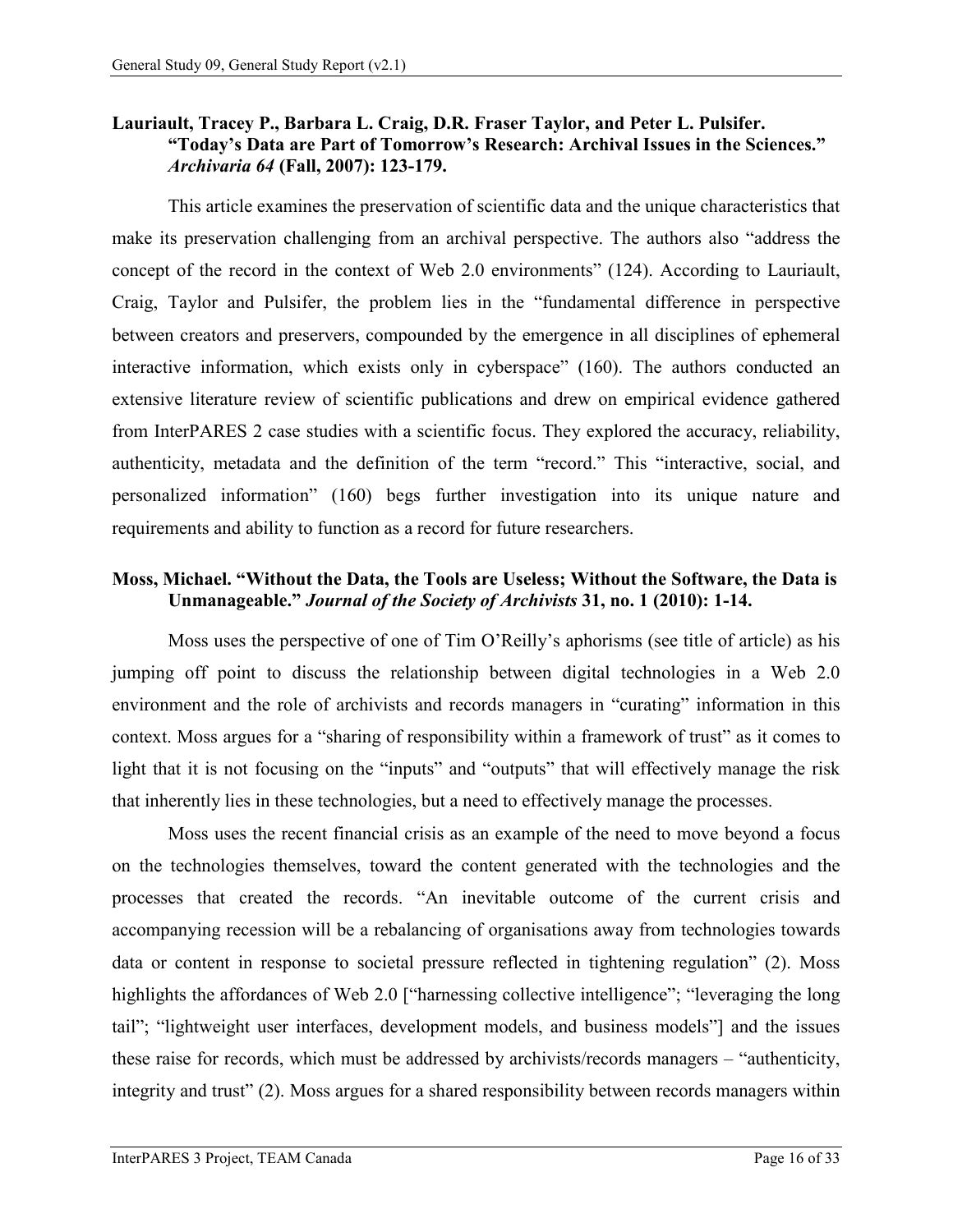an organizational context and archivists in a public archives – he argues that while this a framework that is "uncomfortable" for archives and records managers, it is necessary in a Web 2.0 digital environment where responsibilities for trust, governance and regulation must be shared in such a framework (7).

#### **National Archives and Records Administration. "Implications of Recent Web Technologies for NARA Web Guidance." November, 2010. [http://www.archives.gov/records](http://www.archives.gov/records-mgmt/initiatives/web-tech.html)[mgmt/initiatives/web-tech.html](http://www.archives.gov/records-mgmt/initiatives/web-tech.html)**

This report examines some social media applications and their impact on records management at NARA. Four social media applications are examined – web portals, RSS feeds, blogs and wikis. The applications are discussed in their ability to link process, put content into new contextual patterns and actively deliver content (3). Five characteristics of these applications that have an impact on records management are identified – interactive aspects; collaboration; aggregation; incremental content; and content replication. The interactive functions of the applications allow communities to participate to varying extents. The ease of collaboration via web access facilitates ease of project participation and/or document creation regardless of geographical context. All of the applications afford for aggregation of disparate resources created in new contexts – having the potential to "change the significance of the original content" (5). By its very nature, much web content is incremental because of it is continually updated. The same content, from different locations on the web or in different formats may be made available in new locations and in different formats.

The report raises a number of records management issues relating to the applications. The interactive and collaborative nature of the applications "broadens the range of authorship" and can extend beyond the agency's records management policies. The uniqueness of the content residing in these applications should be acknowledged, event that which resides outside of the agency. Because these applications can be used for either ongoing, indefinite projects or finite projects, risk assessment should be employed to determine what content needs to be retained as records and how often this should occur. Issues of trustworthiness of content created and maintained in these applications is an issue as such content may not have sufficient information to establish integrity, authenticity, reliability and usability.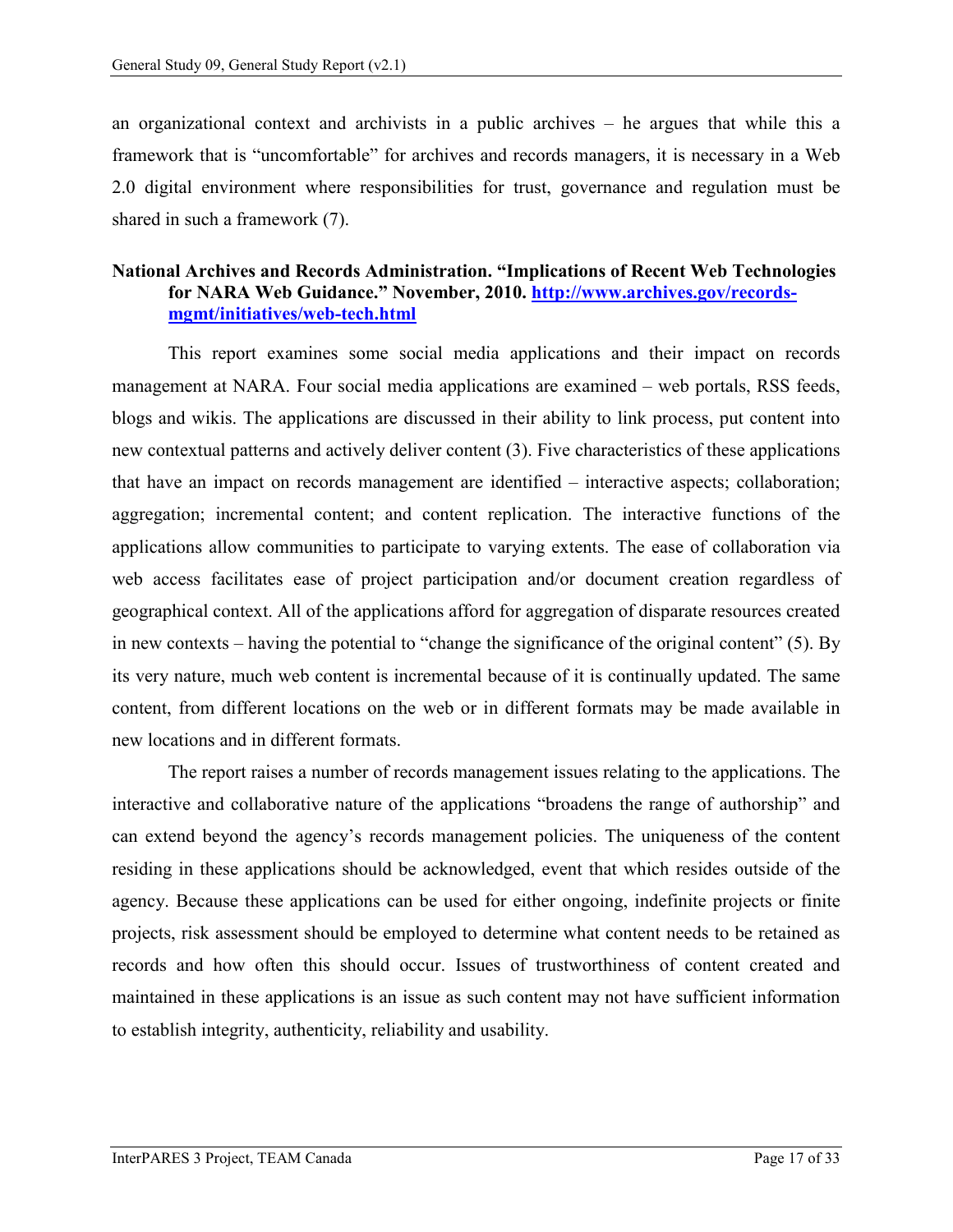#### **National Archives and Records Administration. "A Report on Federal Web 2.0 Use and Record Value." 2010. Available from** *NARA National Records Management Program*

This report presents the findings of a study undertaken by NARA into how U.S. federal agencies are using web 2.0 tools to conduct business and how the use and the characteristics of these tools may affect the value of information created and shared in web 2.0 environments. NARA interviewed six federal agencies using web 2.0 tools and that have policies and procedures for the implementation and use of these tools. NARA also held focus groups for an additional nineteen agencies to gain a wider understanding of federal web 2.0 use.

The report finds that from a records value perspective, "web 2.0 content is best analyzed based on function and use of the information, not solely the platform or tool." The study describes tools based on their functions and use and identifies specific characteristics that affect the record value of information created with web 2.0 tools – extensive duplication; ability to record numerous aspects of process; ability to reach new audiences; added structure and content and overall perceptions of the authoritativeness and longevity of content. The study finds that records should continue to be assessed based on business, evidential, informational and contextual values. The report addresses the rapid growth and change of web 2.0 technologies and stresses the need to be proactive in order to develop effective solutions to the complexities of these tools. The report makes a number of recommendations. NARA must clarify how the U.S. Federal Records Act's definition of a record applies to web 2.0 information; records management must be integrated into social media policy; partnerships should be developed to identify best practices for management and capture of social media records; transfer requirements for social media records should be examined and a new General Records Schedule item should be developed for social media records.

#### **Ramienski, D. "Records management roadblocks and Web 2.0 initiatives." June 3, 2009. Available from Federal News Radio <http://www.federalnewsradio.com/?nid=35&sid=1688655>**

This article is a précis of a radio interview with Cheryl McKinnon, a director of the enterprise 2.0 program management team for Open Text. McKinnon likens the early adoption of Web 2.0 applications by federal agencies to email 15 years ago. Individuals began using the technology for personal use and it began to migrate into the workplace. McKinnon stresses the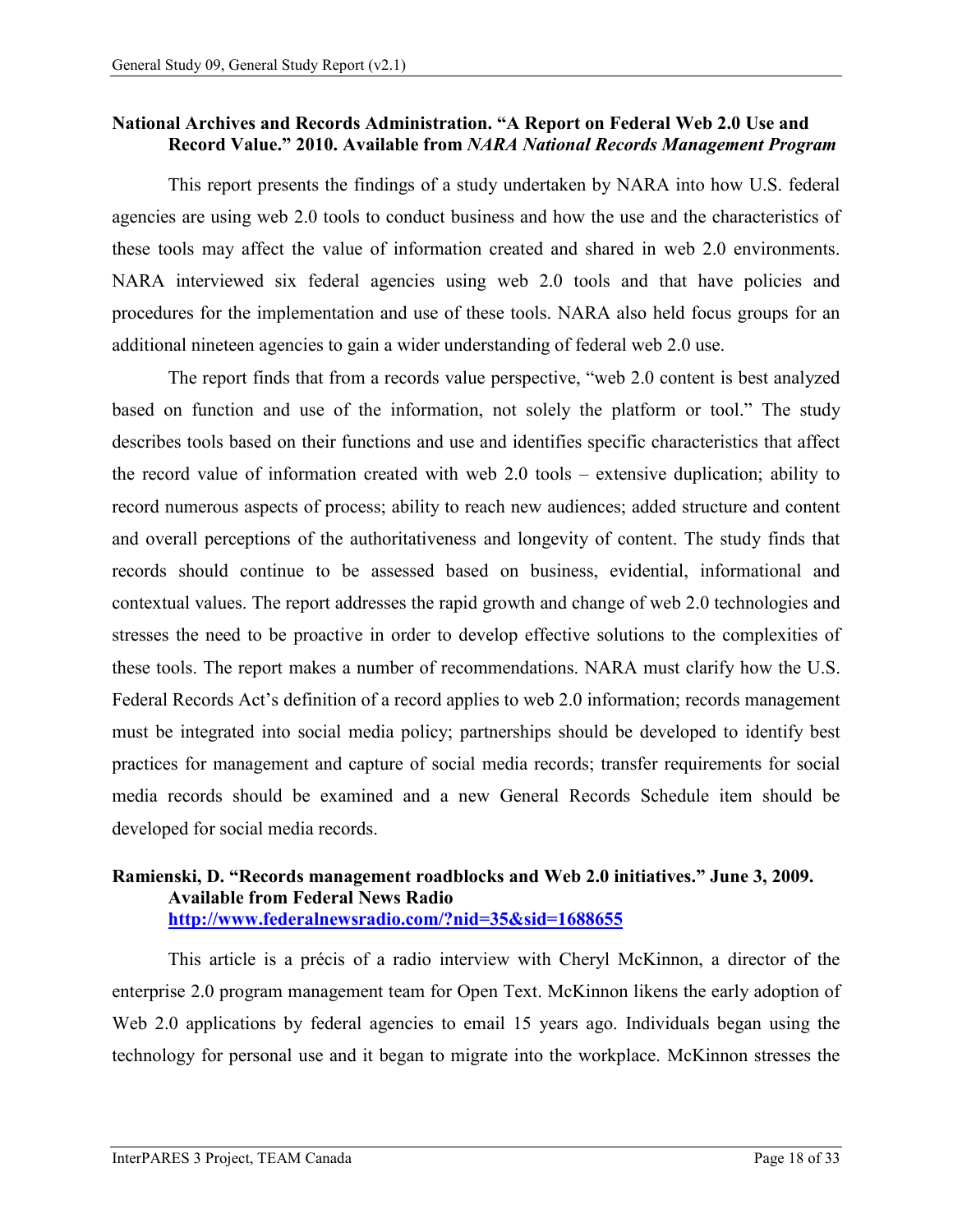importance that employees and agencies recognize that Web 2.0 applications can create records and that the way to effectively manage them is to understand the technologies that created them.

#### **Read, Scott and Ed Lee. "Social Networking Goes Corporate." n.d. Available from Association for Information and Image Management <http://www.aiim.org/infonomics/social-networking-goes-corporate.aspx>**

This article addresses the increased risk and litigation exposure organizations, which engage in social networking uses are exposed to and suggests some ways to mitigate these risks. The authors outline four "typical" scenarios around which corporate impact of social networking revolves: a formal presence with a clear objective; rogue initiatives by employees in pursuit of legitimate business goals; personal use by employees; and third-party commentary related to company, products or services. A report by Deloitte shows businesses using a combination of internal and external social networking tools and that these can present challenges around ownership and control of information. Addition issues raised by the authors include e- discovery, intellectual property and trade secrets issues, records management issues and liability of content online. The authors detail a number of ways to mitigate the risk of utilizing social media including gaining a full understanding of your organization's social networking use and objectives, establishing policies, training employees and monitoring.

#### **Senecal, Sylvain. "The Effect of the Web on Archives."** *Archivaria* **59 (Spring, 2005):139-152.**

The author questions the applicability of the archival fonds as an effective construct in the context of the environment of Internet. He argues that the current definition of records in archival theory may not be sufficient for potential records created in a networked environment. Senecal argues that the organic metaphor that "allows for the development of an interpretive context based on the historical unfolding of a continuity or actions" (140) is increasingly difficult to sustain when confronted by "new modes of economic and social co-operation in cyberspace" (140). Conceptions for the Internet and archives are grouped under three categories: a technical perspective in which information equals data that can be produced, distributed, and destroyed, or "archived"; the content perspective which sees the Internet as a series of sites which house content; and the work-space perspective which sees the Internet as a "specific and co-operative work-space" (148). The author argues there is an emerging collective intelligence online and what it produces "challenges traditional archival thought about the notion of a creator of a fonds"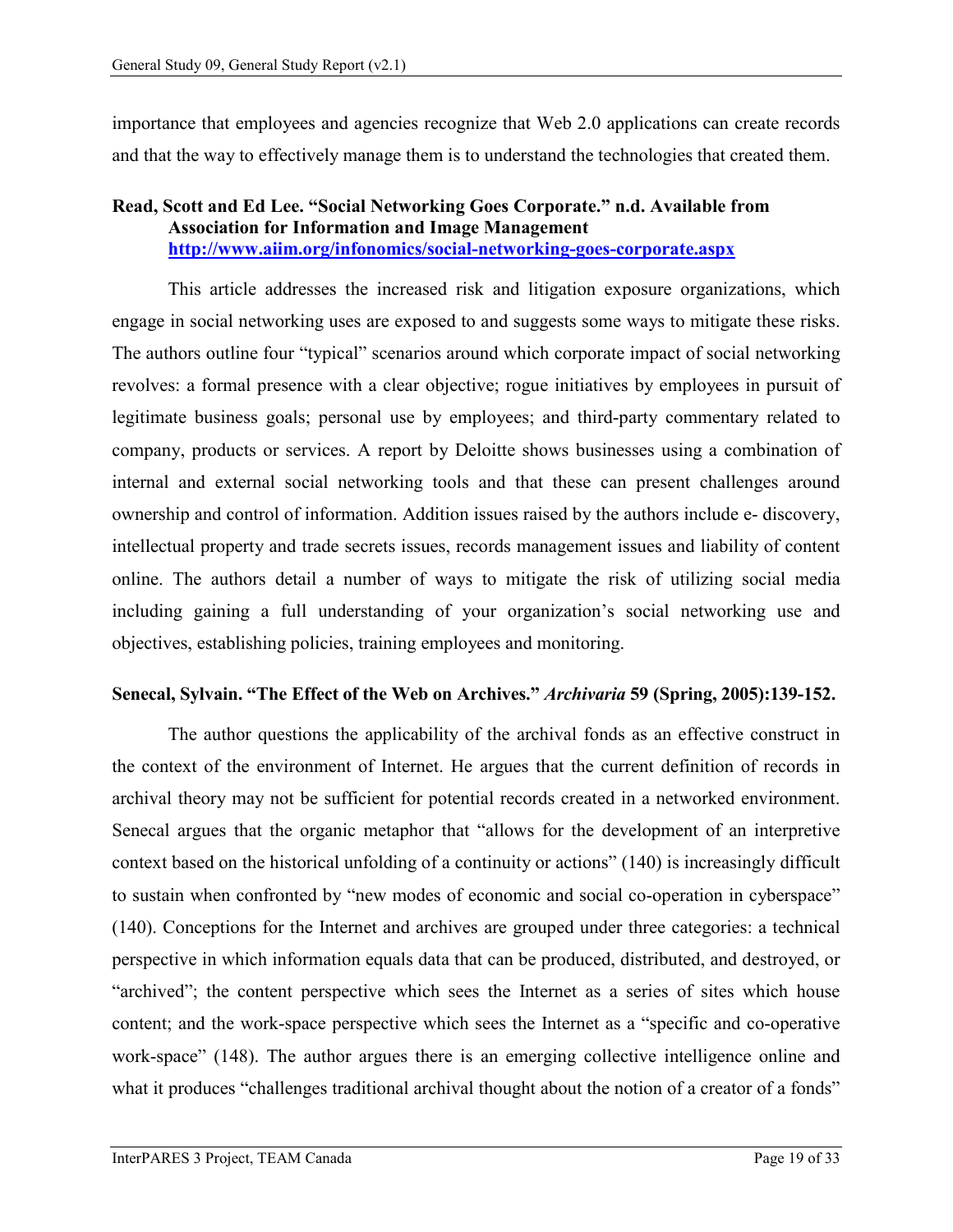(149). "Awareness of today's social discourse concerning the nature of social action in the context of a rapidly evolving Internet forces the archivist to clearly elucidate the analytical framework used in archival work, especially the practice of documentary selection and, increasingly, that of description" (152).

#### **State of New South Wales. "Guideline No. 24: Records Management and Web 2.0." March, 2009. Available from NSW Department of Commerce State Records.**

This guideline is written to be a guide for NSW public office records managers on understanding the issues surrounding the use of Web 2.0 applications in record creation. The guideline includes definitions of a variety of social media tools and examples of their use in a public office. Records are defined and indicators on how to identify records created with Web 2.0 technologies are provided. Steps in appraising Web 2.0 products for their record value are included and identified as an effective means of establishing Web 2.0 records. A number of problems are outlined with accompanying advice. Much of the advice focuses on examining existing policies and procedures, user education and awareness, and risk assessment.

# **Streck, Helen. "Social Networks and Their Impact on Records and Information Management." January, 2011. Available from ARMA International Education Foundation.**

This report, sponsored by the ARMA International Educational Foundation, is intended to provide an overview of social networks, identify the real and "perceived" issues (from a RIM perspective), identify social network characteristics that impact RIM professionals and the RIM profession and identify some legal issues around social networks and RIM. Streck conducted a survey of over 1,000 RIM, ITR, and legal professionals in the U.S., participated in six social networks over the course of a year and a half, did a literature review, and interviews. Streck's statements about generational differences and the characteristics of certain generations are without any stated data or source(s). It is not clear how she has utilized the data she collected throughout the report. Streck states her methodology at the beginning of this paper, however, there are few clear citations throughout to any other research. How she has analyzed and used her research is difficult to interpret in this paper.

Streck gives a history of social network sites and puts their use into context. There are many generalizations made regarding generational differences in use of and approach to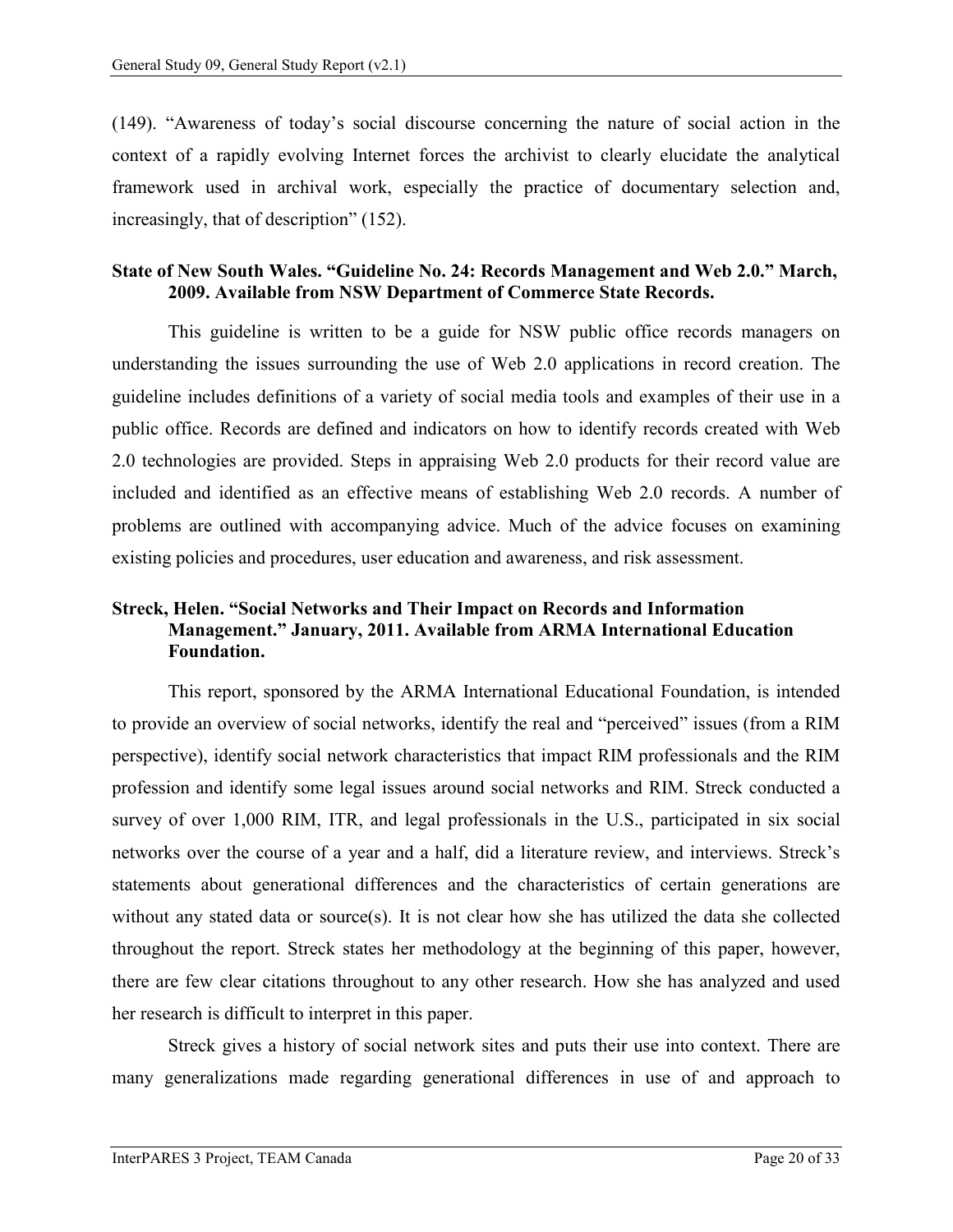technology without any reference to what data/research these statements are based on. Streck argues for the need of organizations to address RIM issues that arise from social network use with policy and training. She does effectively highlight some of the issues that result from organizational use of social networks and draws attention to the organization's responsibilities in addressing these issues. One of the more interesting sections of the report is a brief section on ediscovery challenges that draws on one interview and identifies some of the challenges relating to social network use by organizations and e-discovery.

#### <span id="page-23-0"></span>**Evidence, e-Discovery and Legal Issues**

# **El Akkad, Omar. 2011. "Would you use Facebook to get your medical-test results?"** *Globe and Mail,* **February.**

This is an article on the role of user authentication to access personal and private information such as medical records. The author highlights Facebook's drive to be a major player in Internet use IDs and why governments and organizations that handle private information would be very hesitant to adopt such a model – trust. The author points out the disconnect between the motivations of a for-profit model such as Facebook handling ID management and the robust privacy requirements of governments which handle individuals' private information.

#### **Financial Industry Regulatory Authority. "Regulatory Notice: Social Media Websites." January, 2010. Available from FINRA <http://www.finra.org/industry/regulation/notices/2010/p120760>**

This report issued by the Financial Industry Regulatory Authority (FINRA) provides guidance to financial firms and professionals on applying the rules governing communication with the public on the use of blogs and social networking sites. Outlined in a Q & A format, the report addresses recordkeeping responsibilities, suitability responsibilities, types of interactive electronic forums, supervision of social media sites and third-party posts.

The report highlights issues unique to the financial industry when communication via the public utilizes social networks. Issues around static versus dynamic and interactive content raise recordkeeping and compliance issues – because communication between an advisor and a client that recommends a particular product must ensure that the recommended product is suitable for the client receiving the advice, it is extremely important for the firm to understand the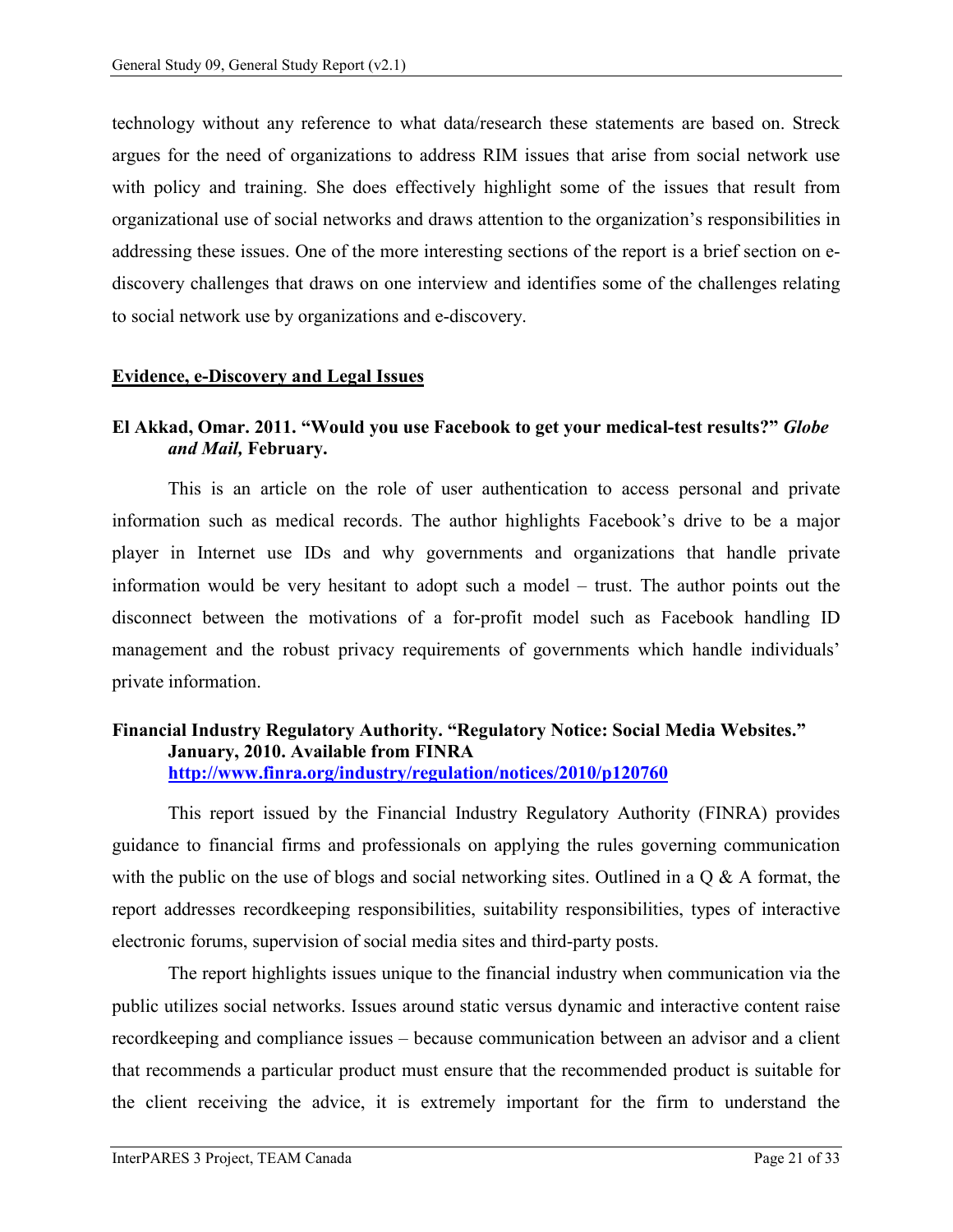characteristics of the social networking and/or blog technology and how the content is transmitted and maintained in order to be in compliance with financial regulations and laws. Additional issues include third-party posts and approval of posted content by supervisors. There are numerous mentions throughout the report about the need for firms to develop policies and procedures to ensure compliance on behalf of the firm and its personnel. There is a requirement in various aspects of the rules around communication with the public that requires clear policies and procedures are communicated by firms to their personnel.

#### **Gellman, Robert. "Privacy in the Clouds: Risks to Privacy and Confidentiality from Cloud Computing," 2009. Available from World Privacy Forum**

This report outlines the issues and implications for privacy of personal information and confidentiality of business and government information managed and stored in the cloud. Gellman investigates the legal and jurisdictional implications for information stored in the cloud, particularly around the disclosure of information to cloud providers and its consequences for users (e.g., trade secrets may become vulnerable to protection; personal information stored across jurisdictions may be subject to searches by law enforcement, etc.). Clearly defined parameters for the protection of personal information may be at risk in the cloud, making it difficult to assess the status of information residing in the cloud. The report makes recommendations for cloud computing providers in the areas of policies and standards in order to address the risks and consequences of cloud computing, as well as proposing changes in legislation that address cloud computing and it specific issues.

# **Gerber, Robert S. "Mixing It Up on the Web: Legal Issues Arising from Internet 'Mashups'."** *Intellectual Property & Technology Law Journal* **18, no. 8 (August, 2006): 11-14.**

This article defines mashups and examines the legal issues relating to their creation and use. Because they are a combination of data from a number of sources (e.g., public government datasets, Google map data, etc.) there are a number of legal issues inherent in these creations. The legal issues detailed in this article include: contract law, copyright law, patent law, trademark law, unfair competition and false advertising, obscenity, rights of privacy and publicity law and warranty issues.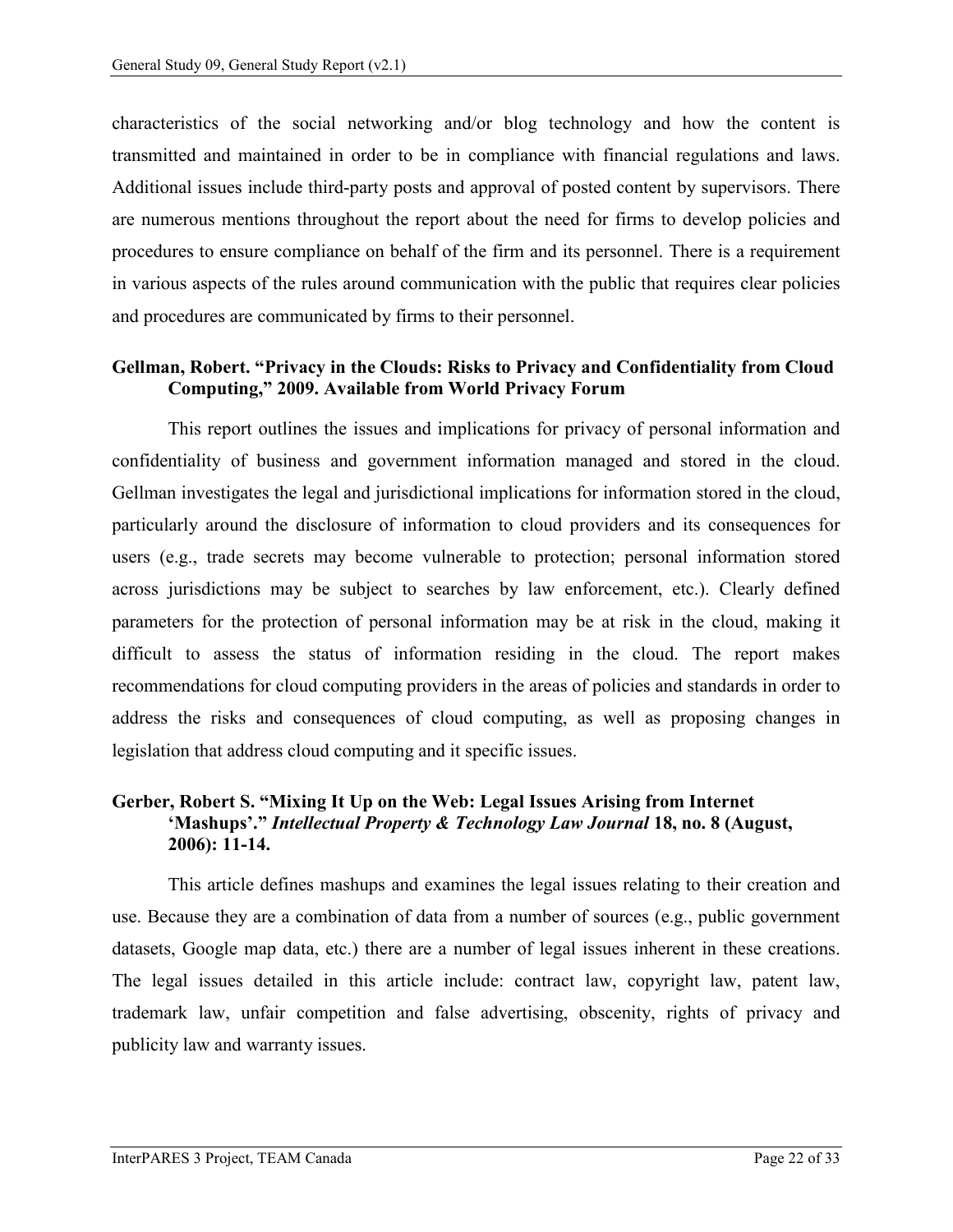#### **Kisthardt, Mary Kay and Barbara Handschu. "Using Social Network Evidence in Family Court."** *Law Technology News* **(September, 2010) <http://www.law.com/jsp/lawtechnologynews/PubArticleLTN.jsp?id=1202472265541>**

Social media content is a major contributor to the increase in the use of electronically stored information as evidence in family law litigation according to the authors, citing an 81% increase in the use of social networking evidence in the last five years. The article cites Facebook as the "unrivaled leader for online divorce evidence." According to the authors, information may be easy to obtain, but more difficult to get admitted as evidence. The court (*Lorraine v. Market Am. Insurance Co.)* identified five hurdles that must be cleared in order to introduce ESI. The information must be relevant; there is a requirement that the proponent authenticate the information; the hearsay exception may need to be proved; the hurdle of "original writing" must be overcome; and probative value must be established.

# **Knutson, Ted and Jeffrey Kutler. "Social Media Problems."** *Risk Professional* **(June, 2010): 28-32.**

This article examines social media use by organizations from a perspective of risk, focusing on regulatory, security and risk management issues. "Social media, in short, epitomizes business opportunity and risk. They are both a bonanza and a disaster waiting to happen" (28). Citing a PricewaterhouseCoopers survey of over 7,000 security and IT professionals worldwide, the authors point out the despite the high potential for risk, only 23% had adopted policies to defend Web 2.0 technologies. Citing an attorney who specializes in privacy, security and data management, the article states that "the more regulated a company is, the more vulnerable it is to legal actions for social media abuse, and that consumer businesses are more likely to sustain social media attacks than are business-to-business organizations" (30). The authors advocate controls and policies as the most effective ways to mitigate risk in social media use. The article includes a one-page social media policy template.

#### **Kroll Ontrack. "Social Media: From Chat Room to Courtroom."** *Kroll Ontrack OnPoint Blog,* **March, 20110. [http://www.krollontrack.com/blog/post/Social-Media-](http://www.krollontrack.com/blog/post/Social-Media-%20From-Chat-Room-to-Courtroom.aspx) From-[Chat-Room-to-Courtroom.aspx](http://www.krollontrack.com/blog/post/Social-Media-%20From-Chat-Room-to-Courtroom.aspx)**

This article addresses the challenges to privacy and methodology of the collection of social media evidence used in court cases. Social media are now "go-to" places for parties looking for evidence for legal proceedings. Data extracted from social media sites are being used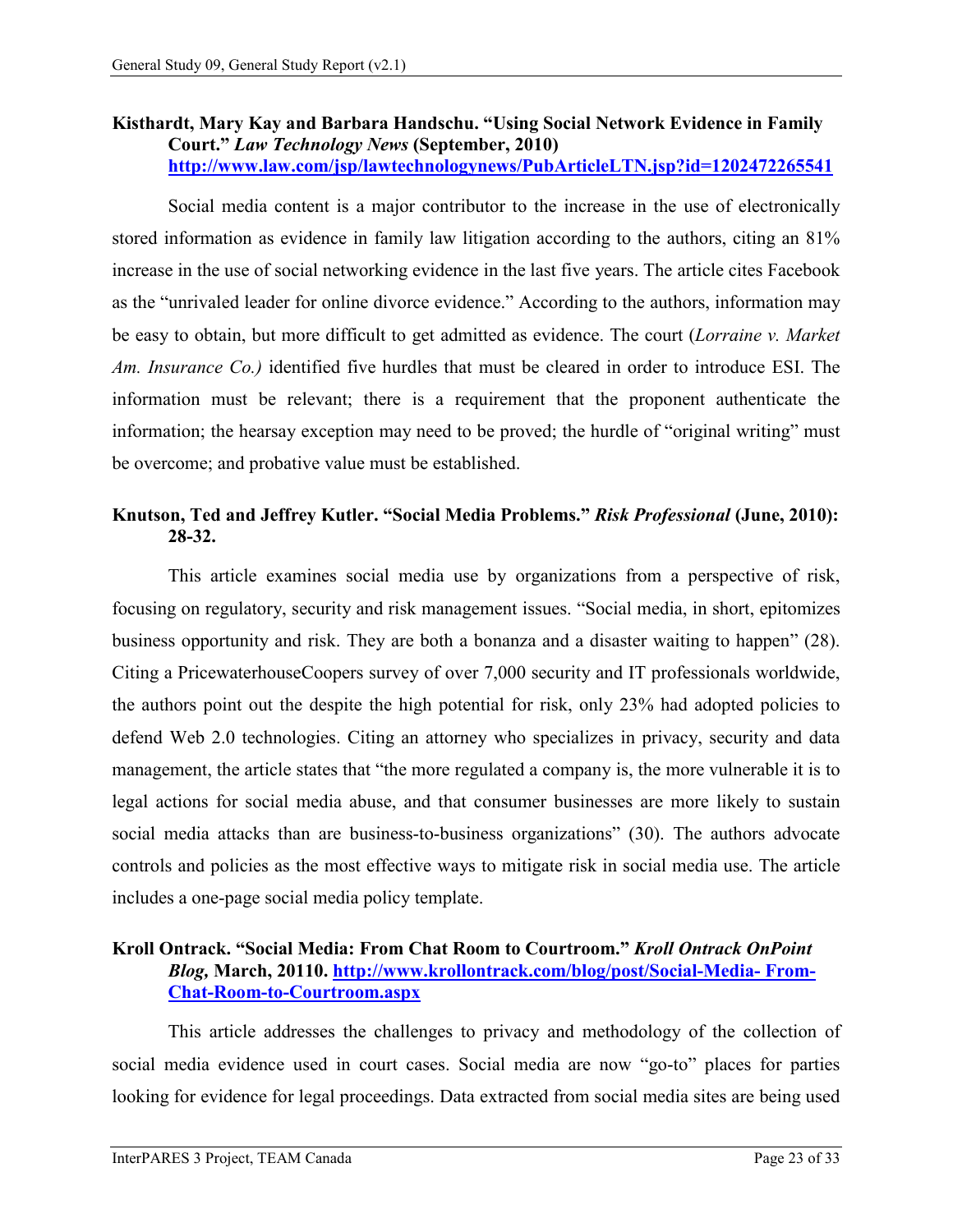in both civil and criminal cases ranging from personal injury to intellectual property violations. Because social media data (potential records) exist "in the cloud" it is often unclear which laws apply to the collection and use of this information – the authors warn caution and careful recordkeeping when collecting and accessing social media data to ensure compliance. Because authentication of evidence is predicated on the neutrality and process, and evidence extracted from social media sites is derivative (so it "always differ slightly from the original), how it is collected and preserved is of issue. Third-party collection and preservation of social media data is recommended as opposed to self-collection to ensure its potential to act as evidence. "In order to overcome evidentiary hearsay and authentication concerns, social media data collection often requires outside (neutral) experts to extract, produce, review and testify to the process used."

#### **McLinden, Sean. "'Web 2.0' as Evidence."** *Forensic Focus: Computer Forensic News, Information and Community* **(August, 2010) <http://www.forensicfocus.com/index.php?name=Forums&file=viewtopic&t=6335>**

This article discusses e-discovery of social media content once a certain amount of time has elapsed. As the author points out, most of the attention paid to social media as evidence relates to cases where the "cause and effect are near immediate." McLinden outlines a case in which the plaintiff sought electronically stored information (ESI) that were internal company blogs and wikis that were "used by the defendant's developers to discuss new product ideas, as well as the design and coding of the alleged offending application." The issue revolves around the duty to preserve. None of the sites were required to be managed in accordance with standards for business compliance as they were informal internal sites for collaboration. The author states that it is arguable whether or not there was a duty to preserve as the developers would not have been aware that there was any intellectual property issues tied to the information on these sites. The issues: "What constituted 'readily accessible' in sites in which the content is frequently changing and for which point-in-time recovery solutions do not exist?" There were issues in how to effectively produce content that was viable from dynamic databases that was sufficient to the request and didn't cause undue hardship for the defendant. Questions of "which" view was to be produced led to a more philosophical question according to the author: "A more philosophical question is the very nature of social networking sites in which content is managed by multiple authors and frequently organized according to topic or thread. In this setting, is the native format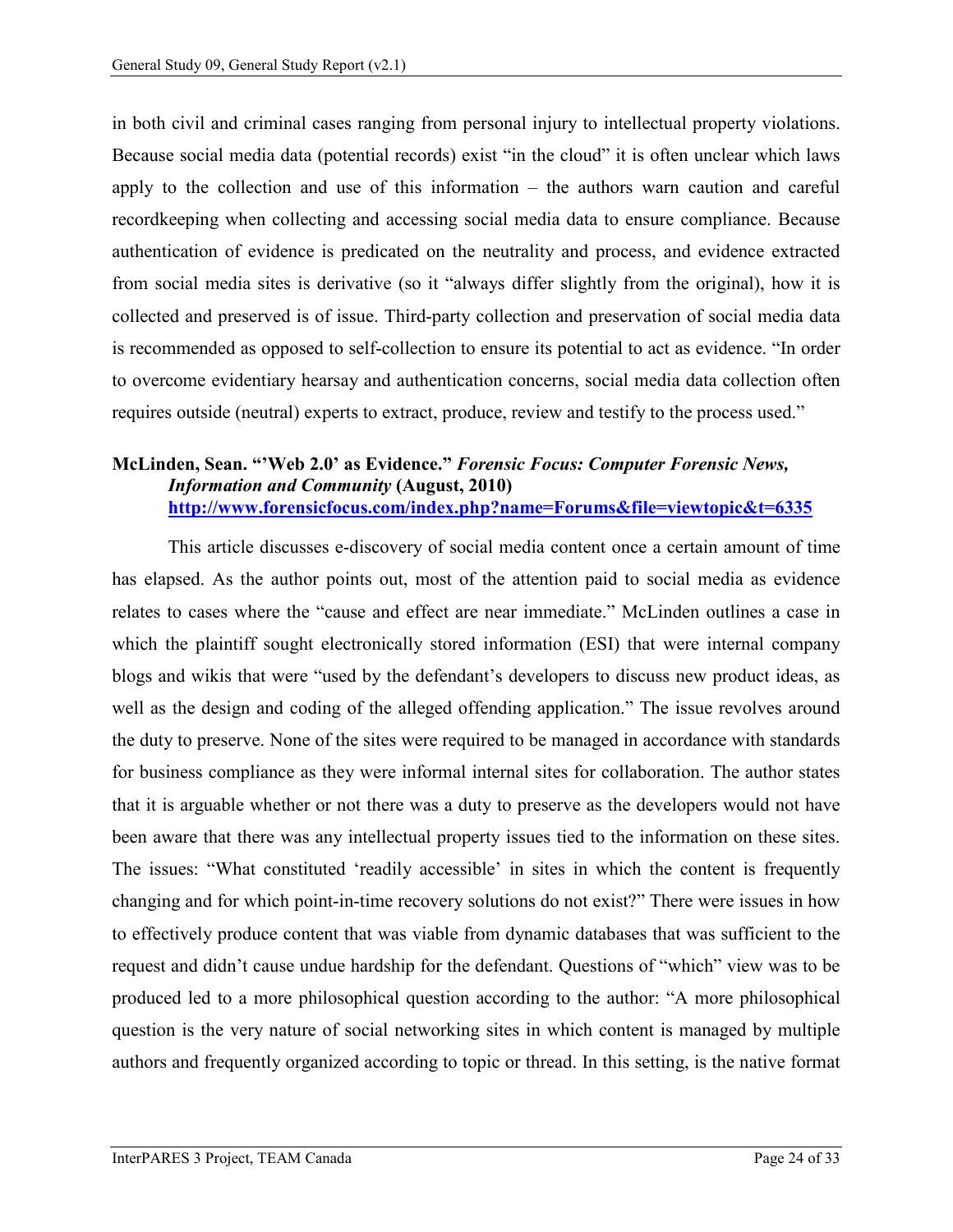of a blog or wiki the format in which it appears to the user of the site when they view the page or the format in which the original parts were prepared (which may no longer be available)?

#### **Savvas, Antony. "Social Media Compliance Rules Lacking, Gartner Says."** *CSO Security and Risk* **(March, 2011) [http://www.csoonline.com/article/677621/social-media](http://www.csoonline.com/article/677621/social-media-compliance-rules-lacking-gartner-says)[compliance-rules-lacking-gartner-says](http://www.csoonline.com/article/677621/social-media-compliance-rules-lacking-gartner-says)**

This article reports on research by Gartner on compliance issues around e-discovery and social media use in organizations. According to Gartner, many organizations do not have comprehensive compliance policies, yet there is no difference between social media and electronic or paper artefacts when it comes to discovery.

"The phrase to remember is 'if it exists, it is discoverable.'" Gartner reports that collaborative and social media content is coming up frequently in e-discovery requests and predicts that by 2013, fifty percent of companies will have been asked to produce material from social media websites for e-discovery, yet lack the policies to ensure this is possible. Because the legal landscape around social media is currently a "patchwork" due to overlapping, conflicting and contradictory laws and regulations and procedural rules differ in national and international legislative and regulatory environments, comprehensive governance and policies around social media records is essential.

# **Warner, Janice and Soon Ae Chun. "Privacy Protection in Government Mashups."**  *Information Polity* **14 (2009): 75-90.**

"Mashups are new content created by blending or mashing of data (i.e. application results, video, data, and pictures) from two or more sources using Web services available on the Internet" (76). The data sets that are drawn upon to create mashups come from diverse data sources, including governments and private organizations. Mashups and the programs developed to create them, facilitate dynamic content composition across organizational or national boundaries, combining of disparate data sources, and creative presentation (77). This article discusses mashups in relation to the privacy challenges they present and proposes a technological/policy model to address these issues.

As governments continue to release data online through open government initiatives (information that is collected via the Web or by other means), ever increasing combinations of a variety of datasets will occur through mashups, creating potential for possible privacy breaches.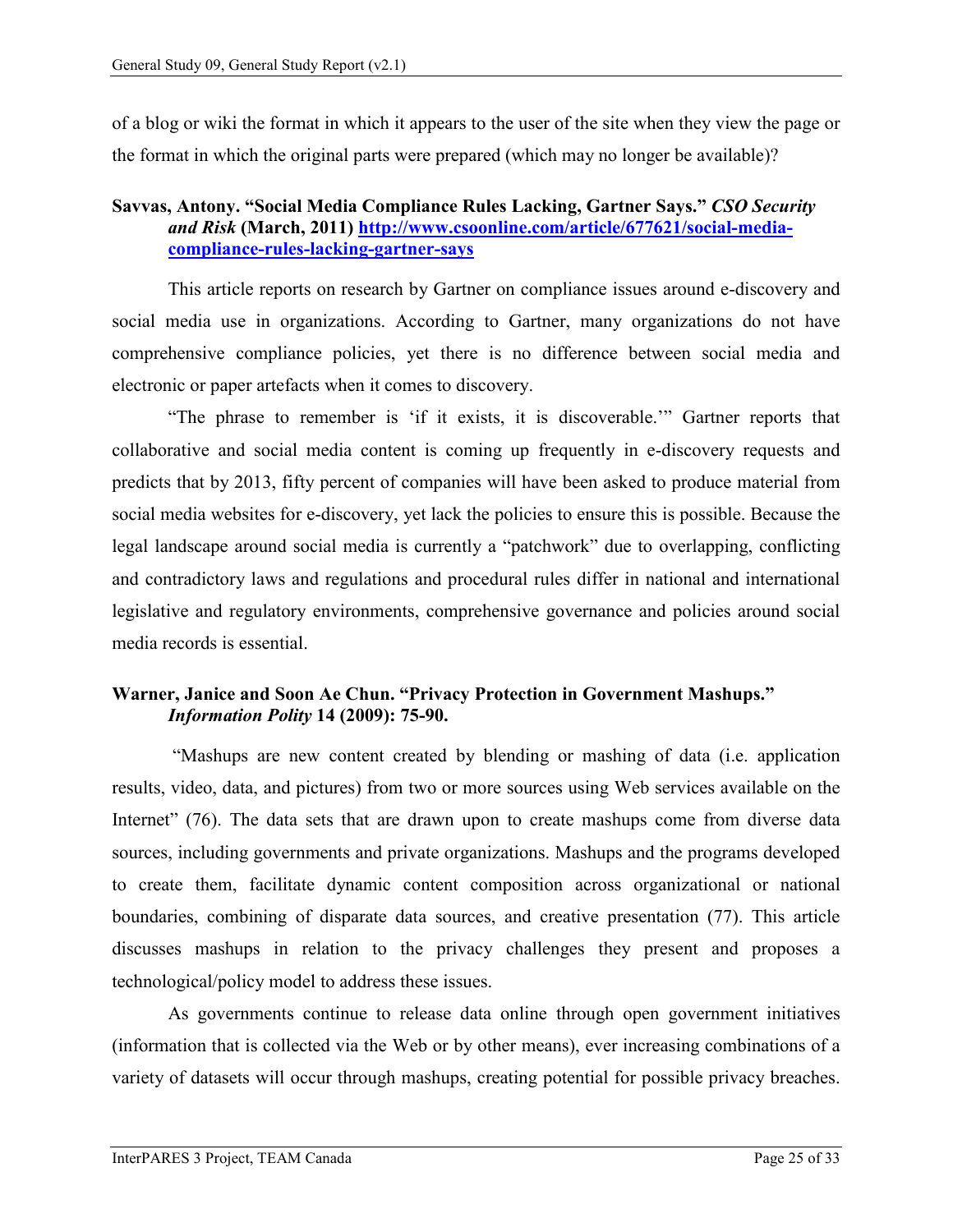Data that flows between mashup technologies and creators must be controlled to adhere to privacy requirements and legislation (80). Current legislation does not adequately (if at all) address privacy issues for data collected outside of an individual's direct interaction with websites – an issue the author's argue must be addressed in policy and legislation and protected by means of technology.

# **Williams, Meredith. "eDiscovery & Social Media."** *The National Law Review* **(November, 2010)<http://www.natlawreview.com/article/ediscovery-social-media>**

Written by an attorney who works in knowledge management, this article effectively explains the e-discovery challenges social media content presents. Social media content that may be sought for in discovery is often scattered across multiple sites and connected to many people and custodians and often housed outside of an organization's firewall. Despite these challenges, organizations have a duty to preserve social media data that may be relevant in potential litigation. Often this data must be gained through consent or third-party authorization - depending on the location of the information. According to the author, the courts are only beginning to outline the duty of preservation and the right to discovery of social media sites. In order to be prepared, Williams advises developing internal policies and training programs and investigating software designed to preserve social media. The main issue with admissibility, according to Williams, is authenticity, making courts cautious when admitting social media content. In some cases, judges have "friended" parties in order to authenticate postings.

The 2006 Federal Rules of Civil Procedure changed the discovery rules to include "electronically stored information" (ESI) and according to Williams, social media data fits the definition of ESI. The article uses recent case law to highlight issues with social media content, including whether it is considered private, whether it is discoverable, and whether it is admissible as evidence. In 2001 in *Guest v. Leis* the court held there is a lack of expectation of privacy regarding public postings on social media sites, citing a weakened expectation of privacy. In 2010 in *EEOC v. Simply Storage Mgmt* the court compelled production of relevant content from social media sites – "require[ing] the application of basic discovery principles in a novel context." *Crispin v. Audigier* (May 26, 2010) involved the Stored Communication Act, ruling (held on appeal) that the SCA protects Facebook and MySpace messages that aren't publicly available. Alternately, in another ruling that same year, *Romano v. Steelcase Inc.* the court allowed discovery of an entire social media site with all current and deleted postings, citing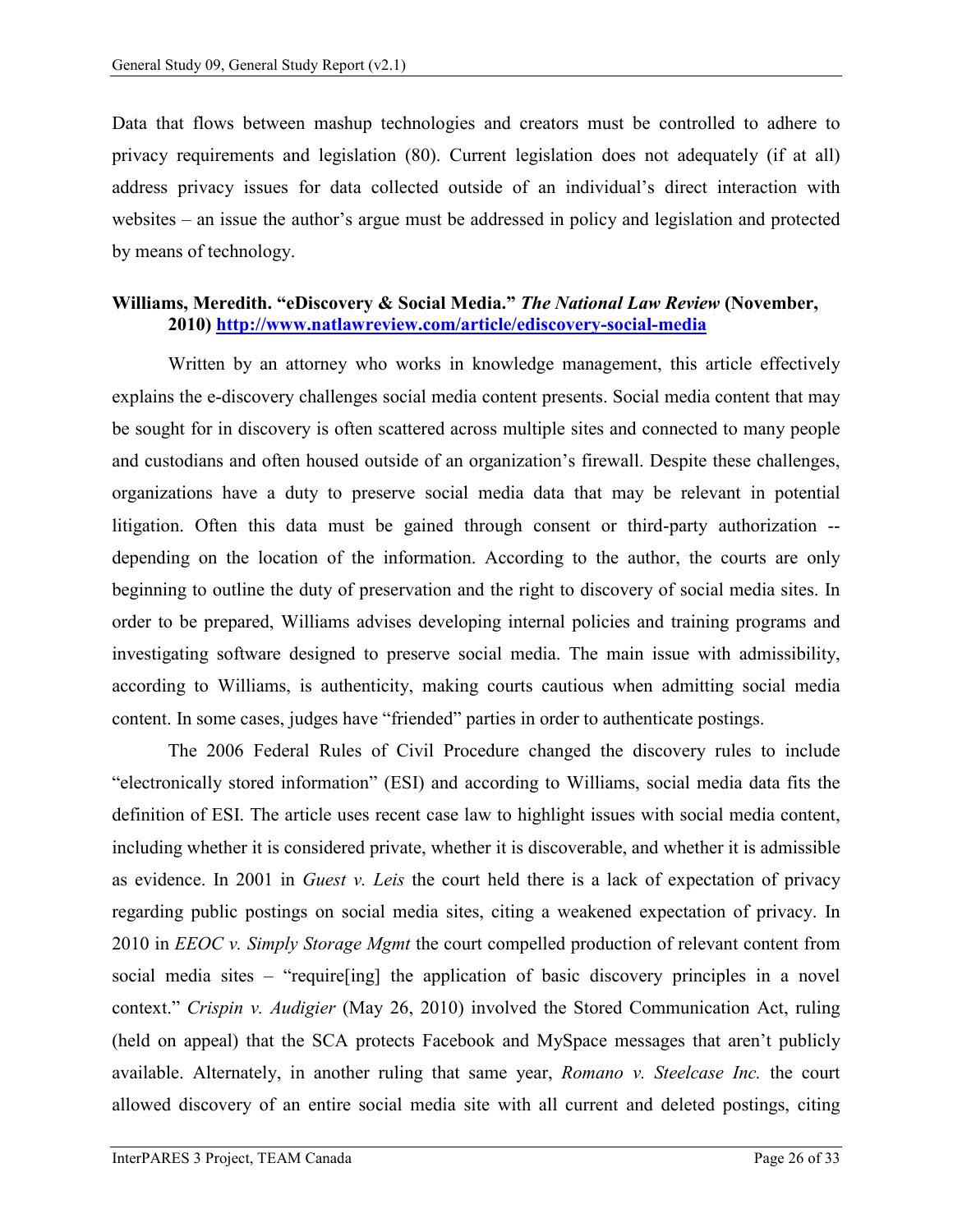Facebook policy that users should have "no expectation of privacy." These rulings highlight the lack of consensus currently on how to deal with social media content as evidence in law.

#### <span id="page-29-0"></span>**Web 2.0: Government and Organizational Use**

#### **Ajjan, Haya and Richard Hartshorne. "Investigating Faculty Decision to Adopt Web 2.0 Technologies: Theory and Empirical Tests."** *Internet and Higher Education* **11 (2008): 71-80.**

This article discusses a study into faculty use of Web 2.0 technologies to supplement inclass learning. While student uptake of Web 2.0 technologies is rapid and increasing, many university faculty are slower to adopt these technologies. The study employed decomposed theory of planned behavior that "posits that actions are determined by a combination of people's behavioral intentions and perceived behavioral control" (73). The study found evidence that faculty feel that integrating Web 2.0 technologies into the classroom can be effective.

#### **Akerey, Marj.** *Government of Canada Web 2.0: Making a Difference – Making it Happen.*  **Ottawa: 2010. Available from Treasury Board of Canada Secretariat <http://www.opengovernmentrecords.net/drupal/node/112>**

This is a slide presentation and accompanying documents discussing the state of Web 2.0 in the Government of Canada. Key stakeholders are identified – public servants and external stakeholders, as are business drivers for the uptake of Web 2.0 in the government. GCPedia and Open Government plans are briefly touched upon. Essentially, this is a planning document that identifies the questions, issues and stakeholders that predates the LAC's thought papers.

# **Australian Government Information Office. "Engage: Getting on with Government 2.0: Report of the Government 2.0 Taskforce," 2009**

This is the final report of the task force commissioned by the Australian government to study the use of Web 2.0 collaborative tools within government and between government and citizens. The report is broad in its research agenda and recommendations. The taskforce explored the potential uses of Web 2.0 collaborative technologies in government, public sector information (PSI) use and what a government 2.0 platform would look like. Government 2.0 was defined as having three pillars –"leadership, policy and governance to achieve necessary shifts in public sector culture and practice"; "application of Web 2.0 collaborative tools and practices to the business of government"; and "open access to PSI" (1). The task force examined Web 2.0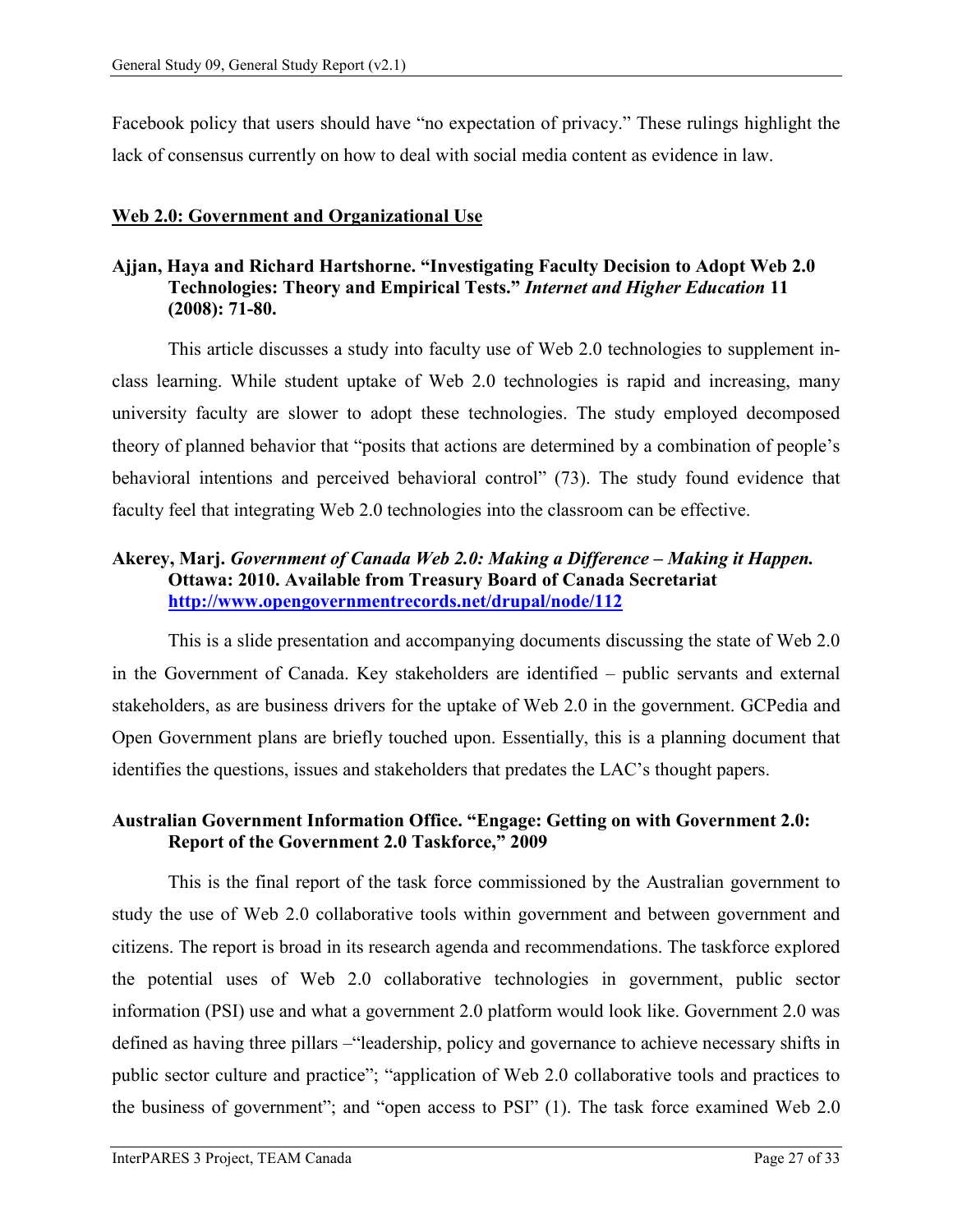collaborative tools and their affordances; how Australia compared internationally with the use of these tools in government; management, policy and governance issues; and how to engage the public.

Key findings in the report note that engaging in government 2.0 or Web 2.0 collaborative tools offers new types of opportunities for government openness, accountability, responsiveness and efficiency. It is not merely the technology that will affect such changes, but new approaches, which the technology affords. Leadership, policy and governance are key to a successful government 2.0 approach. Government 2.0 directly challenges established policy, practice and culture and can only be successful with "coordinated leadership, policy and culture change."

The report outlines thirteen recommendations, including addressing issues of privacy and confidentiality, accessibility, information security, copyright and access to and use of public sector information, and the requirement of retaining Commonwealth Records as defined in the *Archives Act 1983*.

#### **Chang, A. and P. K. Kannan. "Leveraging Web 2.0 in Government," 2008. Available from IBM Center for The Business of Government. http://www.businessofgovernment.org/publications/grant\_reports/details/i[ndex.asp?](http://www.businessofgovernment.org/publications/grant_reports/details/index.asp?GID=315) [GID=315](http://www.businessofgovernment.org/publications/grant_reports/details/index.asp?GID=315)**

The ability for record creation across space and time via various platforms and with multiple participants not only exists but also is being used in both the public and private sectors. "Both business and government organizations are recognizing the significant potential of the Web 2.0 environment in building relationships with customers, employees, and citizens, and in co-creating content and services that will benefit all players interacting in the environment" (6). The objectives of the report were to understand the collaborative web technology and its potential for government use; identify the critical issues with its adoption by government; understand how citizens perceive engaging with government via Web 2.0 service platforms; and identify how to measure engagement and effectiveness of government Web 2.0 initiatives.

The report findings indicate that governments need to engage with citizens in an online environment and that citizens are willing to engage with government agencies online. Thirdparty firms are increasingly acting as intermediaries between government and citizens. Government must rethink how they deliver content and services to better facilitate social media use and must find ways to embed authority in services delivered via the web in social media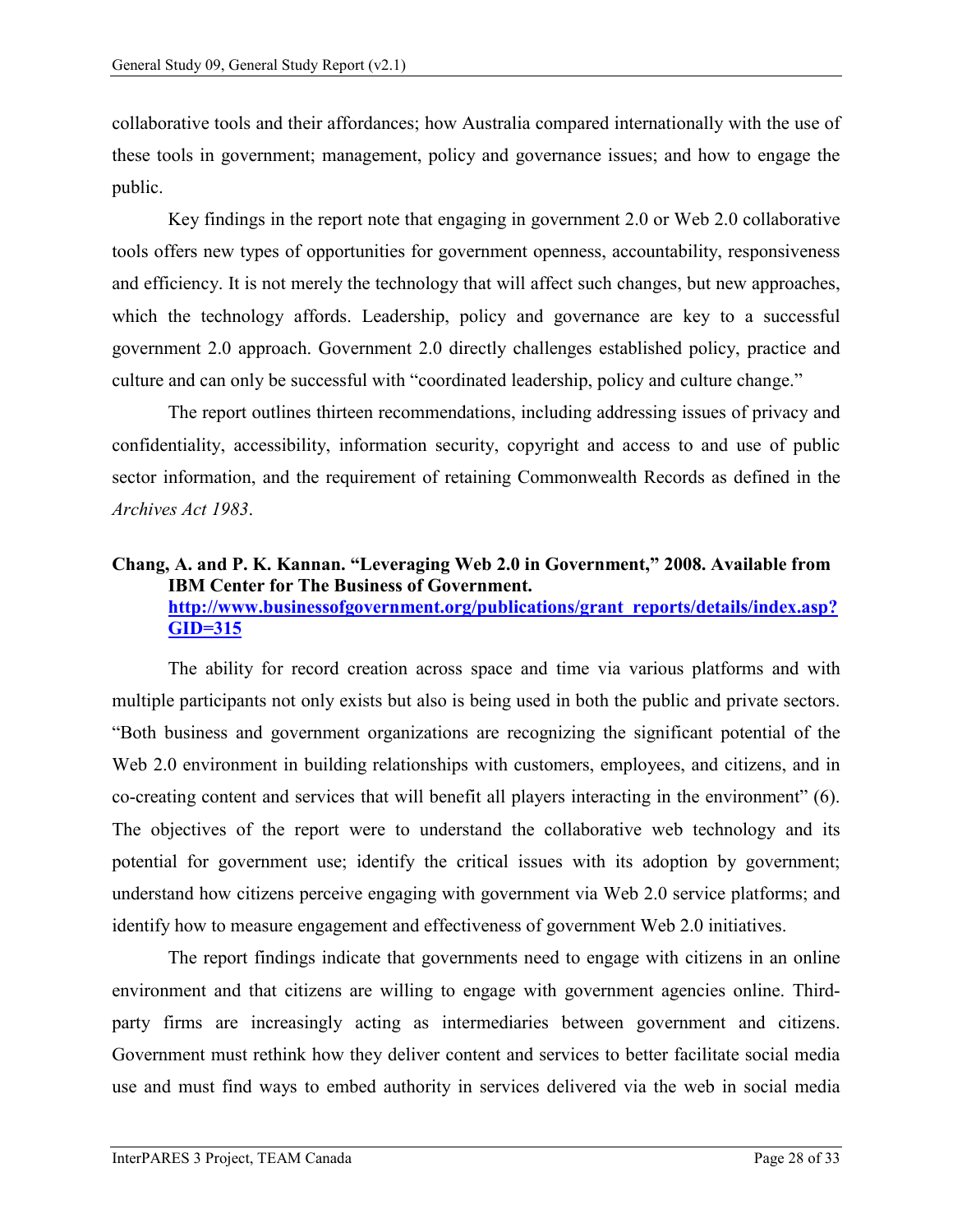environments. Citizens are concerned about equal access, and while they trust government with their personal information and privacy, they had less faith in government than private business in effective service delivery.

Recommendations stemming from the report include developing a government wide approach so there is awareness of a bigger picture and being strategic in delivery so it is tied to the government's mission. Additionally, information provided via the web should be component based so it can be used at a more granular level in mashups. Government agencies also need to develop policies and strategies to ensure the authenticity of government information and support the handling of information collected by and contained in social media environments.

#### **Chapman, Ann and Rosemary Russell. "Collecting Evidence in a Web 2.0 Context."**  *Ariadne* **60 (July, 2009).**

#### **Chapman, Ann and Rosemary Russell. "Shared Infrastructure Services Landscape Study: A survey of the use of Web 2.0 tools and services in the UK HE sector," December, 2009. Available from JISC SIS**

Chapman and Russell investigated the use of Web 2.0 technologies in higher education (HE) in the U.K. The study was limited to tools and services that were developed outside of the HE field in order to identify who was using Web 2.0 tools and services, and why. The article explains the researchers' approach to the study and outlines their mixed methods approach and the instruments they utilized including a Web survey, blog, case study analysis, and desktop research examining the blogs, podcasts and other Web 2.0 features of library catalogues. The findings indicate consistent and varied use of Web 2.0 technologies in the UK HE sector by a variety of users (including students, researchers, educators, etc.).

# **Lux Wigand, Dianne F. "Twitter Takes Wing in Government: Diffusion, Roles and Management."** *Proceedings of the 11th Annual International Conference on Digital Government Research,* **2010.**

This paper reports on a study of Twitter use in the U.S. government and how it is being both adopted and adapted for a number of functions to collaborate and disseminate information internally and to communicate, collaborate and disseminate information externally with citizens. The study seeks to answer why Twitter is being adopted by the public sector, the roles it plays within public administration, how it can be managed, and what frameworks can be used to assess the benefits and challenges.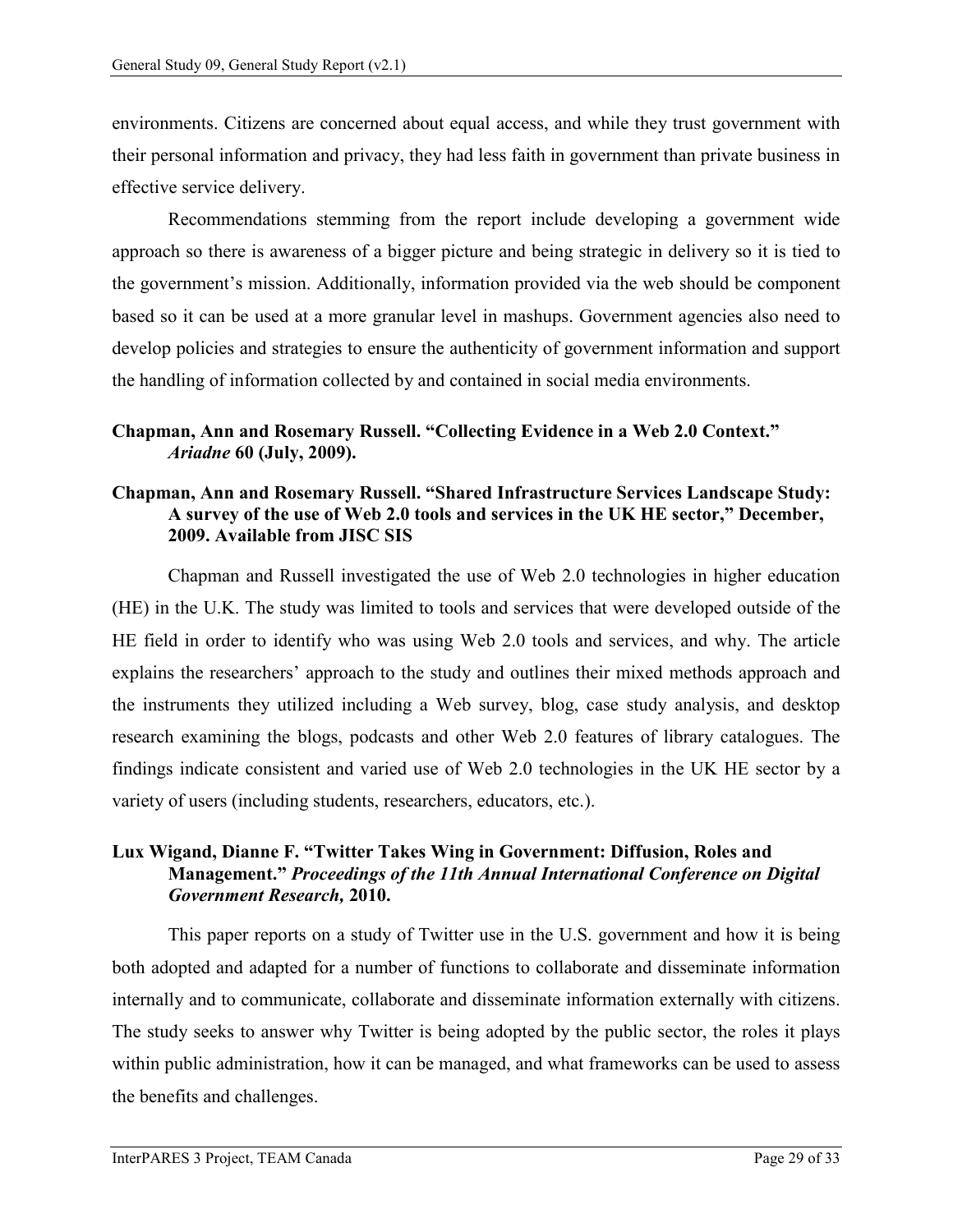The study utilized four theories to illustrate Twitter use: Diffusion of Innovations Social Influence, Social Presence, and Collective Intelligence theories. The study found that one of the primary reasons for the adoption of Twitter by government is its proliferation of use by citizens, business and non-profit organizations (68). The four major roles that Twitter plays in government, as reported by the study, include: extending the reach of communication; updating, broadcasting and sharing information through networks; building relationship; and collaborating with stakeholders (68).

Approaches for leveraging effective social media use in government include matching the agency's mission and outcomes with the technology, understanding the direction of communication and with whom information is shared, and matching technology type with use (69). The study also identified challenges which include legal issues around using a third-party provider or non-government site, the need to review records compliance laws prior to use, preservation of social media content, and the management of another communication channel (70).

# **Melville, David et al. "Higher Education in a Web 2.0 World," March, 2009. Available from Committee of Inquiry into the Changing Learner Experience <http://www.jisc.ac.uk/media/documents/publications/heweb20rptv1.pdf>**

This report investigates the strategic and policy implications of Web 2.0 technology use for higher education (HE) in the UK and internationally. The study reviewed literature, examined programs that utilize and study Web 2.0 technologies, and heard oral evidence from educators and researchers in UK HE. Web technologies are "being deployed across a broad spectrum of university activities," however, deployment is not systematic, but is driven by individuals' professional interest and enthusiasm from the bottom up. Learners' use of Web 2.0 has led to a greater tendency to collaborate and share information and a more "casual approach" to copyright and related to legal issues.

**Minocha, Shailey. "A Study on the Effective Use of Social Software by Further and Higher Education in the UK to Support Student Learning and Engagement," January, 2009. Available from JISC [http://www.jisc.ac.uk/media/documents/projects/effective-use-of-social-](http://www.jisc.ac.uk/media/documents/projects/effective-use-of-social-%20software-in-education-finalreport.pdf) software-in[education-finalreport.pdf](http://www.jisc.ac.uk/media/documents/projects/effective-use-of-social-%20software-in-education-finalreport.pdf)**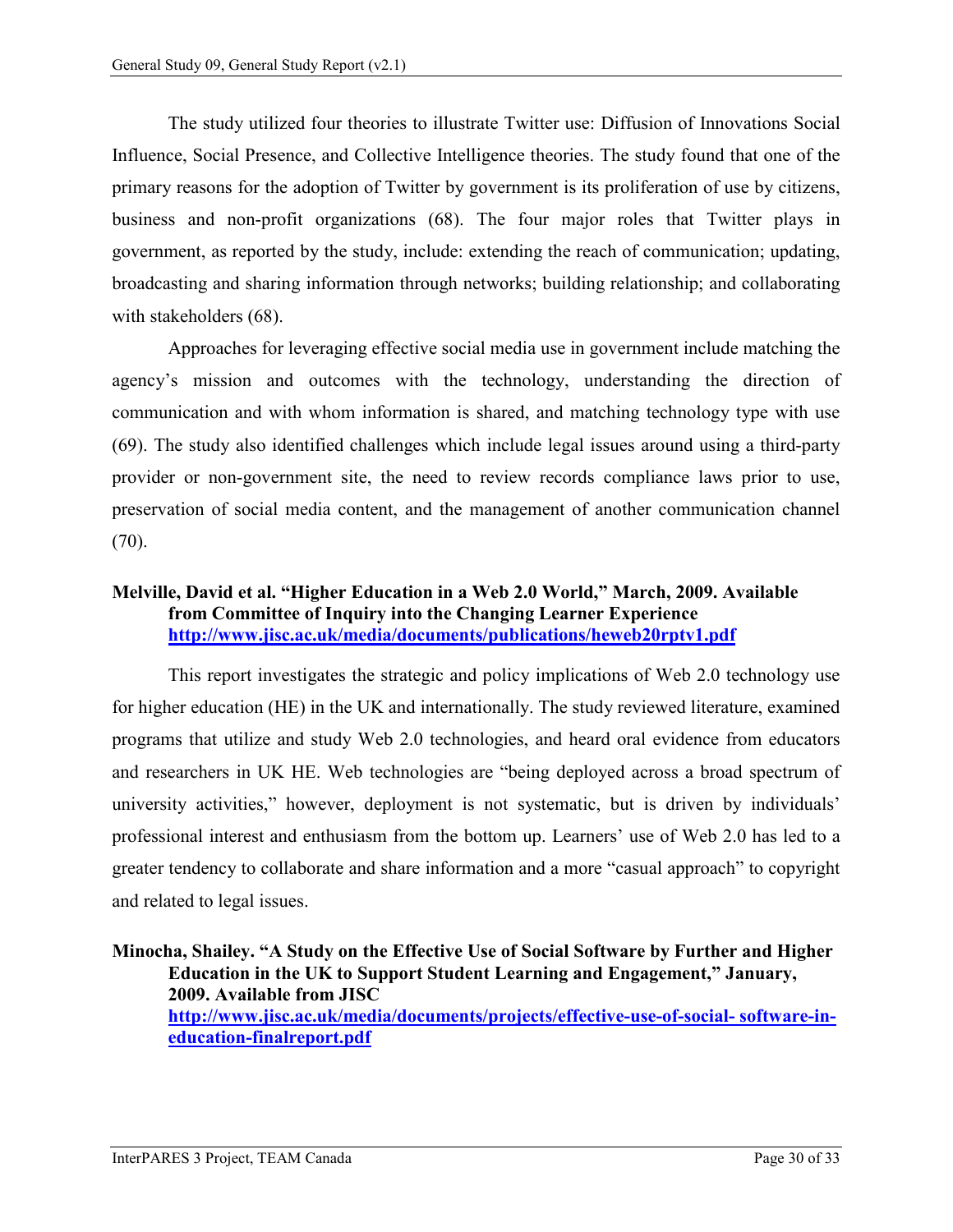Minocha conducted case study research between August 2008 and January 2009 for a Joint Information Systems Committee (JISC) funded study. She investigated 26 initiatives in UK higher education (UK HE) that were using social software to enhance student learning and engagement. The case studies identified widespread and consistent use of a variety of Web 2.0 technologies (wikis, social networking, social bookmarking, blogs, etc.). The report highlights the benefits and challenges to institutions, educators and students – particularly highlighting the lack of any formal policies regarding the use of Web 2.0 tools and the products generated from their use, access, authorship, and privacy, all of which require further investigation.

#### **Morrison, S. 2009 "A second chance for Second Life"** *The Wall Street Journal***. August, 19.**

This article provides a brief history of Second Life and Linden Research Inc.'s (the company who created Second Life) attempts to shift its use into the business world. Linden is targeting business in attempts to get them to use Second Life as a business tool for communication, collaboration and dissemination. Second Life is being marketed as a business tool for hosting training sessions, virtual conferences, trade shows and corporate events. While popular with companies such as IBM, the author notes Second Life falls short in areas such as networking. Second Life plans to continue to add features that will enhance its meeting capabilities for business.

#### **Osimo, David. "Web 2.0 in Government: Why and How?" 2008. Available from JRC Scientific and Technical Reports Luxembourg: Office for Official Publications of the European Communities<http://ipts.jrc.ec.europa.eu/publications/pub.cfm?id=1565>**

The goal of this report is to assess whether the adoption of Web 2.0 technologies by both individuals and industry is relevant to government-related activities and its impact on European Union (EU) policy development. The author conducted a Web survey of existing initiatives, "desk research" to measure the impact on the private sector, and case studies. Osimo's research found that the Web 2.0 was currently being applied in the government context, is characterized by an "active user role," and is used for both "soft issues" as well as for "core internal tasks" involved in information sharing and decision and policy making. This report identifies the current and potential use of Web 2.0 technologies with regard to potential record creation and highlights common mistakes and risks. It also concludes government should continue to use and understand Web 2.0 technologies to facilitate better administration and risk management.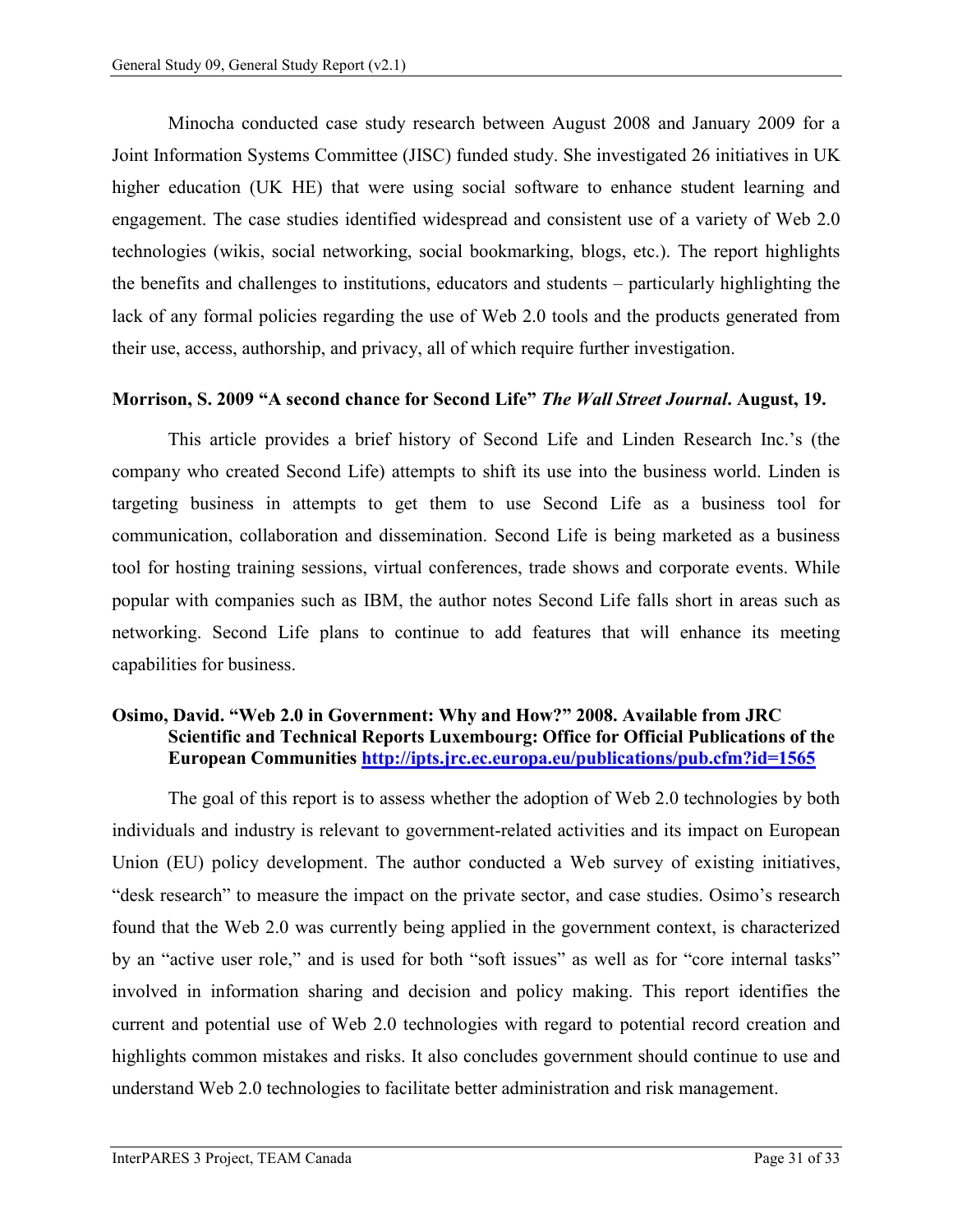#### **"UK government moves to put data on the Web,"** *W3C News Archive* **(June, 2009). <http://www.w3.org/News/2009>**

In this posting, the Office of the British Prime Minister announces that Tim Berners-Lee will "help drive opening of access to Government data on the web." The aim is to create a "Web of Linked Open Data built on W3C's open Semantic Web standards."

#### **USGAO. Information Management: Challenges in Federal Agencies' Use of Web 2.0 Technologies, July, 2010. [Testimony Before the Subcommittee on Information Policy, Census, and National Archives, Committee on Oversight and Government Reform, House of Representatives]**

This report identifies that 22 of the 24 major U.S. federal agencies have a presence on Facebook Twitter and YouTube. The report highlights two major challenges to the agencies' use of social media – privacy and security, and records management and freedom of information. The U.S. government faces challenges in applying the Privacy Act of 1974 to information exchanged via social networking sites and how to determine the appropriate limits on agencies collecting personal information via social media technologies. Agencies face challenges in assessing whether information generated with Web 2.0 technologies constitute federal records and if so, how to effectively capture and preserve them.

#### **Wyld, D.C. "Government in 3D: How Public Leaders Can Draw on Virtual Worlds," 2008. Available from IBM Center for The Business of Government. http://www.businessofgovernment.org/publications/grant\_reports/details/i[ndex.asp?](http://www.businessofgovernment.org/publications/grant_reports/details/index.asp?GID=322) [GID=322](http://www.businessofgovernment.org/publications/grant_reports/details/index.asp?GID=322)**

Government agencies are beginning to explore the use of virtual worlds such as Second Life for a variety of purposes. Agencies (ranging from the National Oceanic and Atmospheric Administration to the Center for Disease Control and Prevention to Congress) are using these worlds in a variety of ways, including citizen engagement, internal employee collaboration, to provide training and simulations, recruitment, and increasing economic and tourism development. Multiple issues arise in the government use of virtual worlds, including identity concerns, issues of security of information, accessibility, interoperability, availability of technologies and virtual world policies.